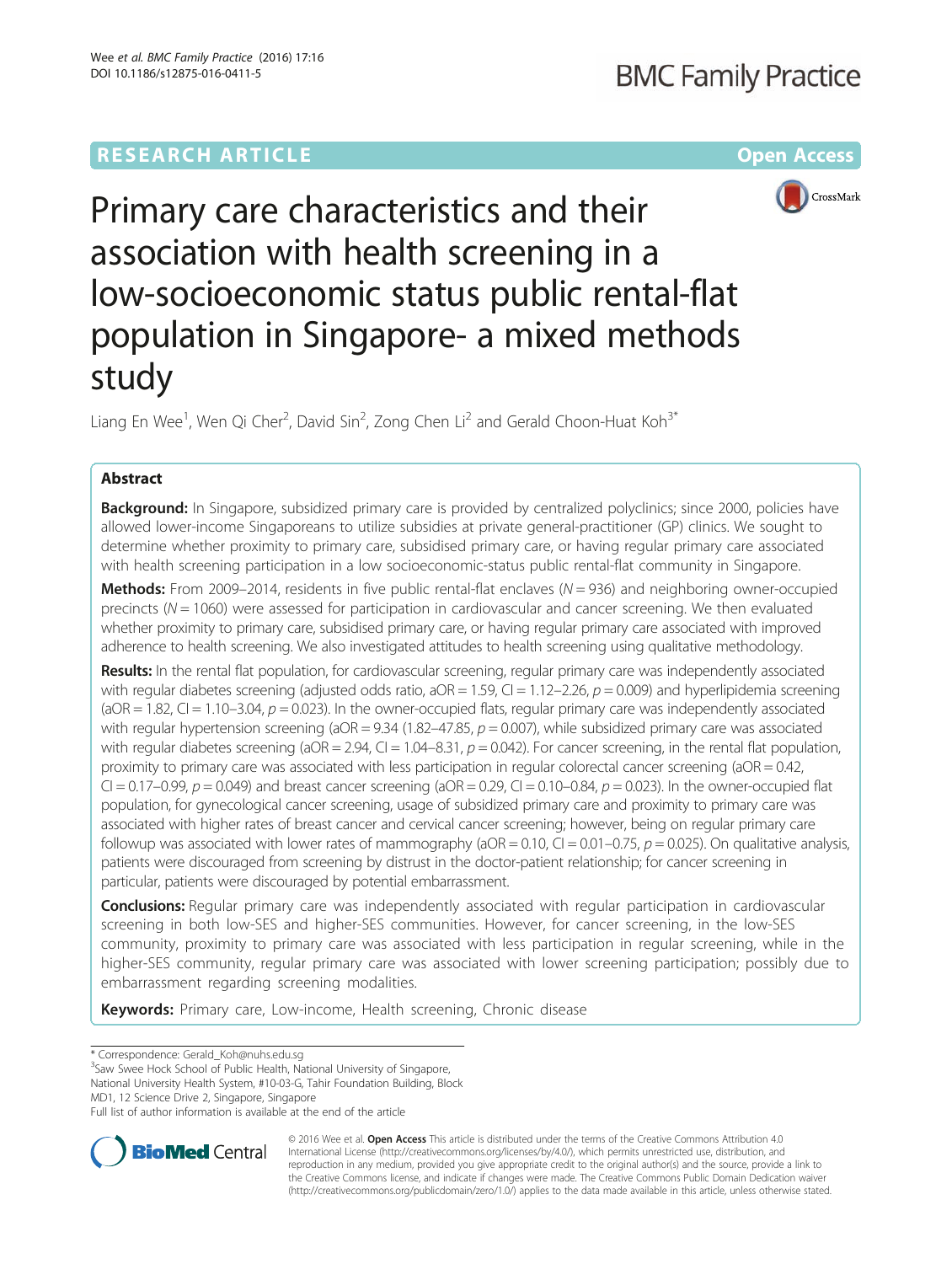## Background

Access to healthcare can be subdivided into socioeconomic aspects, such as cost, attitudes, and belief; as well as geographic access, including physical distance, travel times, and convenience. A distinction can be drawn between the physical characteristics of primary care (affordability, in terms of cost; availability, in terms of proximity, accessibility and opening hours) and the interaction between physician and patient, which is influenced by factors such as approachability, acceptability and appropriateness [\[1\]](#page-12-0). In Western urbanized societies, access to primary care is high, with greater proportions of primary care providers in more deprived areas [[2](#page-12-0), [3\]](#page-12-0). Accessibility of primary care and preventive health services is related to geographic distance, especially in rural areas [\[4](#page-12-0), [5\]](#page-12-0). In particular, those living in deprived areas are more dependent on health services within their neighborhoods, because of reduced mobility and resources [\[6](#page-12-0)]. However, these studies are mainly focused on Western urbanized populations; within the literature, few studies have examined the relationship between primary care characteristics and primary care utilisation in Asian societies. As the type of practice setting can influence doctors' empathy and patients' enablement [[7](#page-12-0)] and the patient-physician interaction is important in encouraging screening participation in low-income populations [[8\]](#page-12-0), we were interested in determining whether the physical characteristics of primary care (affordability and availability) and the doctor-patient relationship (approachability) influenced screening participation in a low-income Asian community,

Singapore is an example of an urbanized, multi-ethnic Asian society. Primary care is provided by governmentrun primary care clinics called polyclinics and private general medical practitioner (GP) clinics [\[9](#page-12-0)]. Polyclinics provide about 20 % of primary health care while private GPs provide the remaining 80 %. Although private GPs enjoy certain advantages, such as greater continuity of care, shorter wait time lesser patient load and greater spatial accessibility [\[10](#page-12-0)–[12\]](#page-12-0), the majority still seek treatment mainly from polyclinics. Reasons include: geographical convenience, subsidies, and comprehensive facilities including onsite laboratory and imaging services [[11, 13\]](#page-12-0). A more detailed comparison of private GPs and government-run polyclinics is found in Table [1.](#page-2-0) Access to primary care amongst those staying in low socioeconomic status (SES) areas is more limited. The main area-level indicator of SES in Singapore is home ownership. The majority  $(≥85%)$  stay in owner-occupied public housing and due to government subsidies, home ownership is high (90.3 %) [[14\]](#page-12-0). Public rental flats provide heavily subsidized rentals for the needy (3.7 %) of the population, 88 % of whom earn less than S\$670/ month [[15\]](#page-12-0). These public rental flat neighborhoods are scattered across Singapore, forming low-SES enclaves immediately adjacent to neighboring precincts of owneroccupied public housing. Our previous studies in these neighborhoods showed that only a small minority preferred to approach family physicians for primary care- the large majority turned to alternative medicine (eg. traditional Chinese medicine), family, or self-reliance [\[16](#page-12-0)]. In addition, access to preventive services, like cancer and cardiovascular screening, is poorer in these low-SES areas [[17](#page-12-0), [18\]](#page-12-0); and management of chronic diseases like hypertension is less optimal [[19](#page-12-0)]. Allowing lower-income Singaporeans to receive subsidized care at private GPs provides the potential of greater choice, convenience and continuity of care; however, the effectiveness of this has not been evaluated. While our previous local studies identified various barriers to screening access (cost, knowledge, attitudes, convenience, the doctor-patient relationship), we did not determine which of these barriers were most significant in the low-SES population.

We therefore sought to determine whether greater availability, in the form of physical proximity to primary care (eg. GP or public polyclinic),greater affordability, from being a recipient of subsidized care, and greater approachability and acceptability, in the form of having a closer doctor-patient relationship via regular followup with a primary care doctor, were associated with more regular participation in cancer and cardiovascular screening, in low socioeconomic-status public rental-flat communities in Singapore. In addition, to better understand the attitudes and barriers of residents in these low-SES areas towards participation in health screening, we conducted a qualitative study with residents of these neighborhoods. We hope that these results will aid in addressing the issue of access to primary care and health services in similar resource-poor settings, particularly in urbanized Asian societies.

## **Methods**

From 2009 to 2014, residents in five public rental-flat enclaves ( $N = 936$ ); as well as residents in neighbouring owner-occupied precincts  $(N = 1060)$  were assessed for participation in cardiovascular and cancer screening. We then evaluated whether various primary care characteristics were associated with improved health screening adherence in the rental population, comparing against residents staying in adjacent owner-occupied public housing.

### Study population

The study population consisted of all Singaporean citizens/permanent residents aged ≥ 40 years, living in five integrated public housing precincts in Singapore, recruited between 2009 and 2014. In Singapore, due to high urban density, blocks of public rental housing (lower area-SES) and public owner-occupied housing (higher area-SES)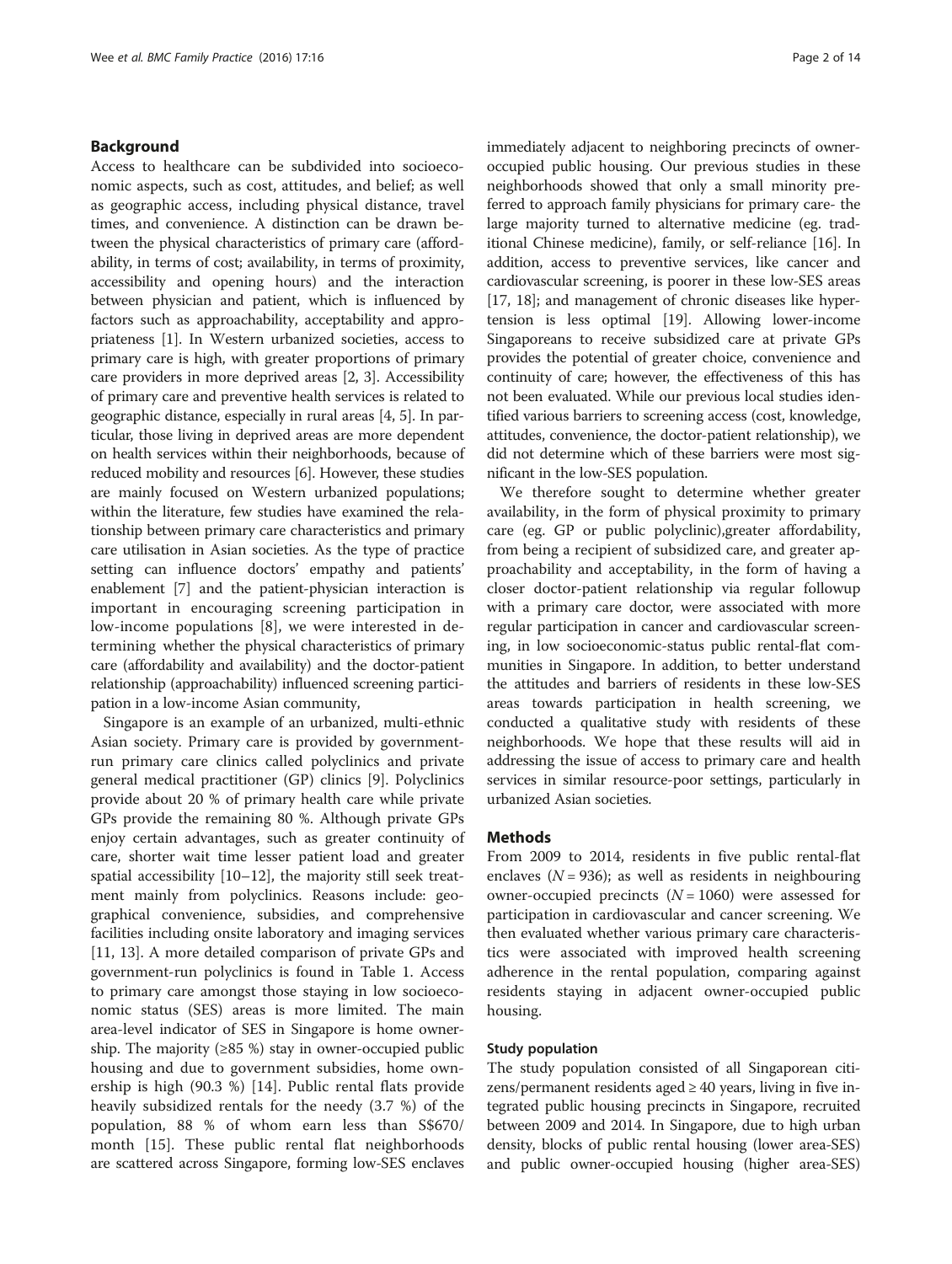| Private general practitioner (GP) clinic                                                                                                                                                                                                                                                                                                                                                                                                                                                                                                                                                                                                                                                                                                                                                                                                                                                                                                                                                                                                                                                                                                                                                                                                                             | Government-run polyclinic (Primary care clinic)                                                                                                                                    |  |  |  |  |
|----------------------------------------------------------------------------------------------------------------------------------------------------------------------------------------------------------------------------------------------------------------------------------------------------------------------------------------------------------------------------------------------------------------------------------------------------------------------------------------------------------------------------------------------------------------------------------------------------------------------------------------------------------------------------------------------------------------------------------------------------------------------------------------------------------------------------------------------------------------------------------------------------------------------------------------------------------------------------------------------------------------------------------------------------------------------------------------------------------------------------------------------------------------------------------------------------------------------------------------------------------------------|------------------------------------------------------------------------------------------------------------------------------------------------------------------------------------|--|--|--|--|
|                                                                                                                                                                                                                                                                                                                                                                                                                                                                                                                                                                                                                                                                                                                                                                                                                                                                                                                                                                                                                                                                                                                                                                                                                                                                      |                                                                                                                                                                                    |  |  |  |  |
| $\sim$ 2000 clinics nation-wide                                                                                                                                                                                                                                                                                                                                                                                                                                                                                                                                                                                                                                                                                                                                                                                                                                                                                                                                                                                                                                                                                                                                                                                                                                      | 18 government polyclinics                                                                                                                                                          |  |  |  |  |
| 80 % of primary healthcare visits                                                                                                                                                                                                                                                                                                                                                                                                                                                                                                                                                                                                                                                                                                                                                                                                                                                                                                                                                                                                                                                                                                                                                                                                                                    | 20 % of primary healthcare visits                                                                                                                                                  |  |  |  |  |
| 55 % of primary healthcare visits for chronic disease                                                                                                                                                                                                                                                                                                                                                                                                                                                                                                                                                                                                                                                                                                                                                                                                                                                                                                                                                                                                                                                                                                                                                                                                                | 45 % of primary healthcare visits for chronic disease                                                                                                                              |  |  |  |  |
| Comprising solo, small group or large health care<br>group practices. Usually do not possess onsite<br>investigative and laboratory services. Community<br>Health Centres provide off-site ancillary support<br>services to GPs without full facilities.                                                                                                                                                                                                                                                                                                                                                                                                                                                                                                                                                                                                                                                                                                                                                                                                                                                                                                                                                                                                             | Complete range of medical care for both acute and<br>chronic medical conditions, including health screening,<br>outpatient medical care, x-ray and laboratory services             |  |  |  |  |
| Blood pressure screening and fasting blood tests                                                                                                                                                                                                                                                                                                                                                                                                                                                                                                                                                                                                                                                                                                                                                                                                                                                                                                                                                                                                                                                                                                                                                                                                                     | All screening tests generally available.                                                                                                                                           |  |  |  |  |
| Mammograms are usually by referral to off-site facilities.                                                                                                                                                                                                                                                                                                                                                                                                                                                                                                                                                                                                                                                                                                                                                                                                                                                                                                                                                                                                                                                                                                                                                                                                           | Not all polyclinics have mammography facilities;<br>sometimes referred to more central polyclinics.                                                                                |  |  |  |  |
| Provision of pap smear/fecal occult blood test varies.                                                                                                                                                                                                                                                                                                                                                                                                                                                                                                                                                                                                                                                                                                                                                                                                                                                                                                                                                                                                                                                                                                                                                                                                               |                                                                                                                                                                                    |  |  |  |  |
|                                                                                                                                                                                                                                                                                                                                                                                                                                                                                                                                                                                                                                                                                                                                                                                                                                                                                                                                                                                                                                                                                                                                                                                                                                                                      |                                                                                                                                                                                    |  |  |  |  |
| Usually unsubsidised.                                                                                                                                                                                                                                                                                                                                                                                                                                                                                                                                                                                                                                                                                                                                                                                                                                                                                                                                                                                                                                                                                                                                                                                                                                                | Singapore citizens above 65 receive up to 75 %                                                                                                                                     |  |  |  |  |
| healthcare visits for chronic<br>cardiovascular screening [32]<br>for diabetes/dyslipidemia are widely available.<br>Characteristics of primary care:<br>Availability of subsidised care<br>However, under the Community Health Assist Scheme,<br>those eligible get 80-\$120 subsidy per visit for chronic<br>diseases; free screening tests; and \$18.50 subsidy per<br>visit for doctor's consultation for health screening.<br>Greater continuity of care as usually one main family<br>physician at private clinics<br>Around 30 patients/day for each doctor<br>Wait time for registration and consultation is usually<br>around $5-10$ min<br>Some GPs may offer 24 h coverage<br>Most public housing estates have at least one GP<br>clinic within walking distance.<br>Densities of GP clinics may be lower in less mature<br>estates.<br>Usage of traditional/alternative Generally not provided.<br>Traditional Chinese medicine is provided at separately<br>licensed traditional Chinese medicine practitioners;<br>not subsidised by the public healthcare system.<br>Communication barriers [16]<br>Usually less difficulties with communication as GPs<br>are based in the neighbourhood and thus may<br>have a better knowledge of their community. | concessions in consultation and treatment fees, while<br>all other Singapore citizens are given a 50 % concession                                                                  |  |  |  |  |
|                                                                                                                                                                                                                                                                                                                                                                                                                                                                                                                                                                                                                                                                                                                                                                                                                                                                                                                                                                                                                                                                                                                                                                                                                                                                      | Patients are usually assigned any doctor from a common<br>group of medical officers and family physicians.                                                                         |  |  |  |  |
|                                                                                                                                                                                                                                                                                                                                                                                                                                                                                                                                                                                                                                                                                                                                                                                                                                                                                                                                                                                                                                                                                                                                                                                                                                                                      | They may also choose to see the doctors from the<br>Family Physician Clinic in the polyclinic which ensures<br>them care continuity from the same doctor, but at a<br>higher rate. |  |  |  |  |
|                                                                                                                                                                                                                                                                                                                                                                                                                                                                                                                                                                                                                                                                                                                                                                                                                                                                                                                                                                                                                                                                                                                                                                                                                                                                      | Around 58 patients/day for each doctor                                                                                                                                             |  |  |  |  |
|                                                                                                                                                                                                                                                                                                                                                                                                                                                                                                                                                                                                                                                                                                                                                                                                                                                                                                                                                                                                                                                                                                                                                                                                                                                                      | Wait time at registration can range from 13 to 69 min;<br>wait time for consultation can range from 43 to 112 min                                                                  |  |  |  |  |
|                                                                                                                                                                                                                                                                                                                                                                                                                                                                                                                                                                                                                                                                                                                                                                                                                                                                                                                                                                                                                                                                                                                                                                                                                                                                      | Do not offer 24 h coverage. Patients may visit 24 h A&E<br>(accident and emergency) departments when necessary.                                                                    |  |  |  |  |
|                                                                                                                                                                                                                                                                                                                                                                                                                                                                                                                                                                                                                                                                                                                                                                                                                                                                                                                                                                                                                                                                                                                                                                                                                                                                      | Patients usually have to travel about 3 km to the nearest<br>polyclinic. There may be shuttle services provided from                                                               |  |  |  |  |
|                                                                                                                                                                                                                                                                                                                                                                                                                                                                                                                                                                                                                                                                                                                                                                                                                                                                                                                                                                                                                                                                                                                                                                                                                                                                      | nearby transport nodes (eq. bus interchanges/train stations).                                                                                                                      |  |  |  |  |
|                                                                                                                                                                                                                                                                                                                                                                                                                                                                                                                                                                                                                                                                                                                                                                                                                                                                                                                                                                                                                                                                                                                                                                                                                                                                      | Generally not provided.                                                                                                                                                            |  |  |  |  |
|                                                                                                                                                                                                                                                                                                                                                                                                                                                                                                                                                                                                                                                                                                                                                                                                                                                                                                                                                                                                                                                                                                                                                                                                                                                                      | Traditional Chinese medicine is provided at separately<br>licensed traditional Chinese medicine practitioners; not<br>subsidised by the public healthcare system.                  |  |  |  |  |
|                                                                                                                                                                                                                                                                                                                                                                                                                                                                                                                                                                                                                                                                                                                                                                                                                                                                                                                                                                                                                                                                                                                                                                                                                                                                      | As the polyclinics may be located at a distance from<br>patients' homes, the doctors at the polyclinic may not<br>know so much detail about patients' communities.                 |  |  |  |  |
|                                                                                                                                                                                                                                                                                                                                                                                                                                                                                                                                                                                                                                                                                                                                                                                                                                                                                                                                                                                                                                                                                                                                                                                                                                                                      | In addition, some of the doctors at the polyclinic may be<br>foreign-trained and have some communication difficulties<br>with the local language.                                  |  |  |  |  |
|                                                                                                                                                                                                                                                                                                                                                                                                                                                                                                                                                                                                                                                                                                                                                                                                                                                                                                                                                                                                                                                                                                                                                                                                                                                                      |                                                                                                                                                                                    |  |  |  |  |

<span id="page-2-0"></span>Table 1 Comparison of private general practitioner clinics and government-run polyclinics in Singapore

occupy the same geographical space, forming integrated public housing precincts. Site A, in Western Singapore, contained 3 blocks of public rental flats and 4 blocks of owner-occupied housing; Site B, in Eastern Singapore, contained 4 blocks of public rental flats and 5 blocks of owner-occupied housing; Site C, in Eastern Singapore, contained 3 blocks of public rental flats and 5 blocks of owner-occupied housing; Site D, in Eastern Singapore, contained 2 blocks of public rental flats and 1 block of owner-occupied housing; while Site E, in Central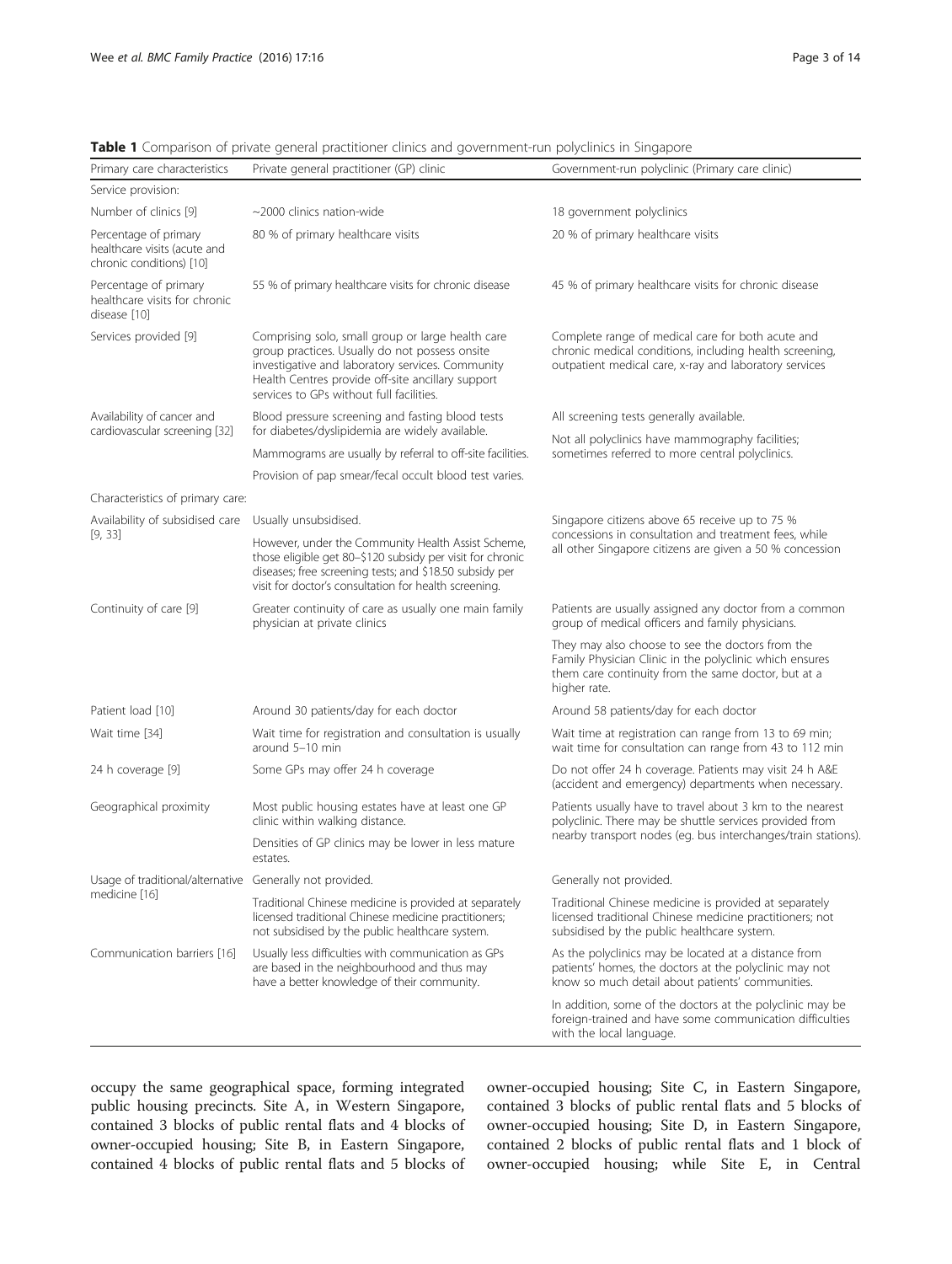Singapore, contained 2 blocks of public rental flats and 1 block of owner-occupied housing. Site A and C fall into the category of middle-aged estates (developed after 1980), while Site B, D and E fall into the category of mature estates (developed before 1980). These sites were chosen in order to give a good geographical spread of sites, as the bulk of public rental flats are scattered across the western, eastern and central housing estates of Singapore, with the majority in middleaged/mature estates.

## Baseline information

At baseline, information such as sociodemographic data/ medical history was collected during door-to-door visits via interviewer-administered standardized questionnaires in English, Chinese and Malay. Residents were asked for their full self-reported medical history and assessed if they were adherent to regular screening for cardiovascular disease (hypertension, diabetes, hyperlipidemia) and cancer (colorectal, cervical and breast cancer). Interviewers were medical students who underwent standardized training prior to study commencement. Ethics approval was obtained from the NUS Institutional Review Board, informed consent was sought, and participation was voluntary.

#### Definitions

#### Primary care characteristics

We looked at the association between regular cancer/cardiovascular screening participation and the following aspects of primary care: 1) proximity to primary care (either a private GP, or a public polyclinic); 2) Receiving subsidised primary care, via the Community Health Assist (CHAS) programme; 3) Having regular follow-up with a primary care physician, instead of ad-hoc visits to primary care.

#### Proximity to primary care

In our communities, general private GP clinics were much nearer (within walking distance), compared to most of the polyclinics for which usage of public transport was necessary for access. Thus, we used walking distance to the nearest private GP clinic as a marker of proximity to the private GP clinic, and road distance to the nearest public polyclinic as a marker of proximity to public primary care services. These distances were computed using the postal codes of residents' blocks, postal codes of the various private GP clinics [[20\]](#page-12-0) as well as postal codes of the public polyclinic in the vicinity. Arc-GIS was used to calculate these distances [\[21](#page-12-0)]. In the rental flat population, the mean walking distance to a private GP clinic was 159 m, while the mean road distance to polyclinic was 3390 m. In the non-rental flat population (owner-occupied housing), the mean walking distance to a private GP clinic was 264 m, while the

mean road distance to polyclinic was 3906 m. Thus, we defined proximity to primary care as staying either <150 m from a private GP clinic, in terms of walking distance; or staying <3.0 km from the public polyclinic, in terms of road distance.

#### Usage of subsidised primary care

We defined usage of subsidised primary care as answering "yes" to the question, "Do you have a Community Health Assist (CHAS) card?" In 2000, the Singapore government rolled out a scheme that allows lowerincome Singaporeans to receive subsidies for medical treatment at GPs near their homes, now known as the Community Health Assist Scheme (CHAS) [\[22](#page-12-0)]. Those on public assistance and those with a monthly household income per person of < S\$1800 (compared with the median Singaporean monthly household income per person of S\$2380) [[23](#page-12-0)] are eligible for participation in CHAS. Of note, the CHAS programme is an opt-in scheme. This means that patients must first register for the programme and obtain a card certifying that they are a member of the scheme, before they can be eligible for subsidies (even if they meet the income criteria).

#### Regular primary care

Patients were asked the question, "Are you on regular follow-up with a Western-trained doctor?" If they answered "yes" to the question, they were further asked to indicate where they were following up with: at the GP clinic, the polyclinic, free clinic, or the hospital. We defined receiving regular primary care as answering "yes" to the question, "Are you on regular follow-up with a Western-trained doctor"; and indicating that the doctor they were seeing was based at the GP clinic or the polyclinic. We excluded hospital-based doctors, as the majority of these would be specialists in other medical and surgical disciplines, not family medicine practitioners. We also excluded medical staff at free clinics. In Singapore, some voluntary welfare organisations set up free clinics to offer rudimentary free medical services to the low-income. However, given the limited scope of these services, the rudimentary nature, and the lack of continuity of care, we excluded these services from our definition of "regular primary care".

#### Regular screening participation

Regular screening for cardiovascular disease (hypertension, diabetes, hyperlipidemia) and cancer (colorectal, cervical and breast cancer) was defined as adhering to the screening frequencies recommended by the local Ministry of Health [[24\]](#page-12-0).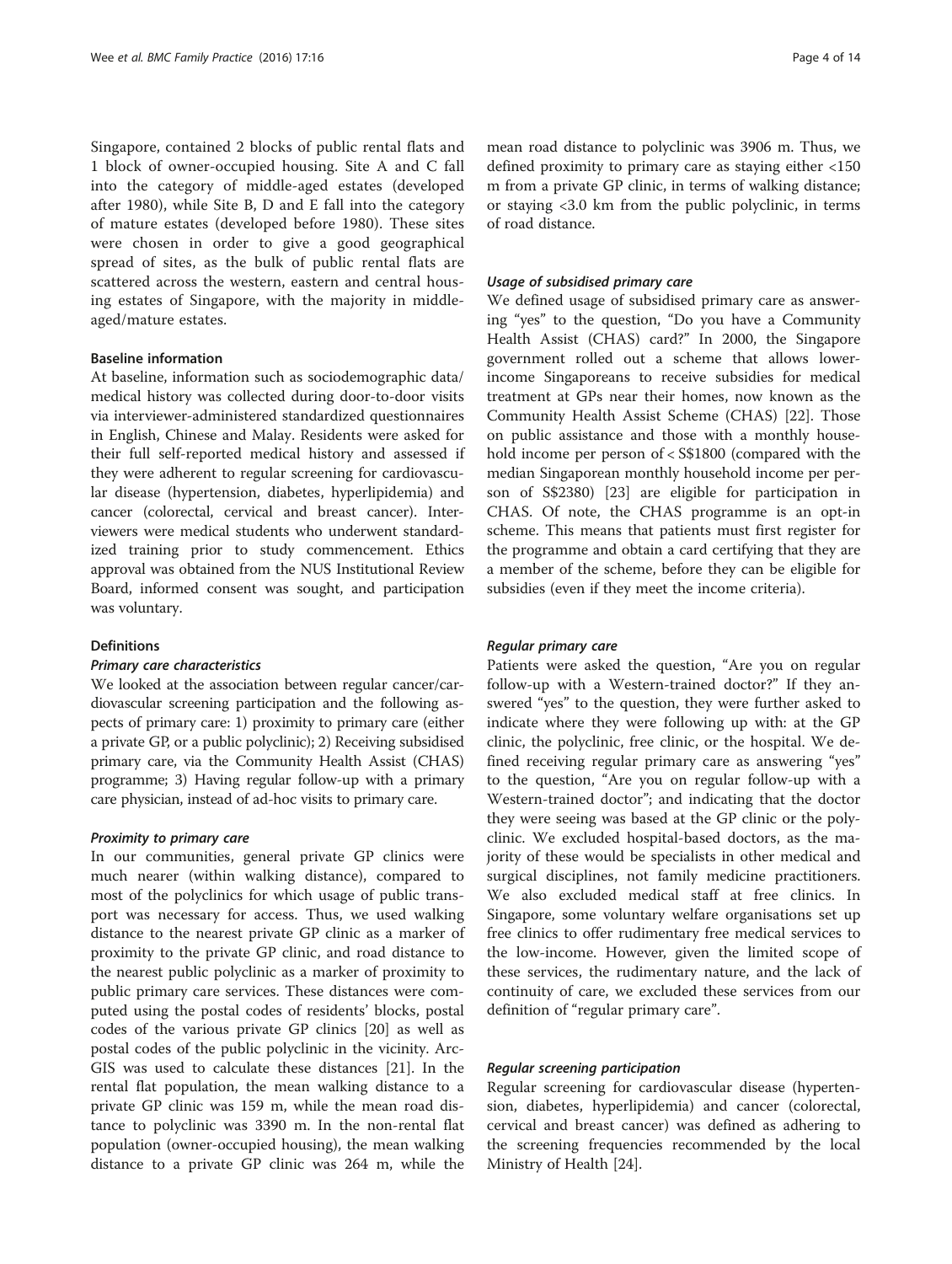#### Statistical analysis

Descriptive statistics were computed for the study population. We used Chi-square analysis to examine associations between sociodemographic factors, area-level SES (rental vs. owner-occupied), individual-level SES (education, employment) and usage of subsidised primary care, proximity to primary care and regular primary care. Subsequently, we identified factors independently associated with health screening participation using multivariate logistic regression, controlling for clustering at the block level. The criterion for initial entry of variables into multivariate models was  $p < 0.2$  on univariate analysis. All statistical analysis was performed using SPSS (Version 17.0, USA) and STATA (Version 13.0, USA) and statistical significance was set at  $p < 0.05$ .

Study population (qualitative) In order to better understand how attitudes and primary care characteristics shaped the willingness of residents in a low-SES neighbourhood to participate in health screening, we further conducted a qualitative study on this population. Patients were recruited via purposive sampling techniques from the quantitative study population, amongst those staying in public rental flats, and who did not participate in screening at baseline. Respondents were chosen to ensure roughly similar proportions of gender and ethnicities compared to the population-at-large. Participants were recruited via letters of invitation and were reimbursed S\$10.

Conduct of interview sessions for qualitative study Individual interviews (approximately an hour each) were carried out in residents' homes. Interviewers were four medical students with extensive previous engagement (at least  $\geq 1$  year) in community outreach initiatives providing medical care to these needy communities. These interviewers underwent training by senior members of the study team (WLE, GCHK) prior to study commencement via a week-long workshop on qualitative/ quantitative research skills. In addition, senior investigators (the first and last authors) demonstrated techniques of qualitative interviewing through active role-playing sessions, and in the initial interviews, supervised the medical students. Interviewers were matched to interviewees by race and language/dialect; the interview was conducted in the interviewee's first language/dialect and audio-recordings were translated to English before qualitative content analysis. Interviewers used a standardized interview guide comprising a series of open-ended questions (Additional file [1:](#page-12-0) Table S1) to elicit interviewees' perceptions about cardiovascular disease and cancer screening.

Qualitative content analysis For the initial interview transcripts, investigators identified and highlighted every codable "unit of text" in the transcripts that represented a singular idea. Each unit of text was then reviewed and a list of themes representing distinct barriers/enablers to screening was created. All investigators then met to produce a master list comprising all unique themes identified. All accumulated transcripts were then recoded using the master list. The team met regularly, allowing addition of new themes to the master list as they arose. Additional residents were interviewed until saturation was reached. The final master list was then used by two senior investigators (WLE, GCHK) to independently review all transcripts and recode accordingly; finally meeting to compare recoded transcripts and resolve divergences.

### Results

#### General population characteristics

Participation rates were 72.0 % (936/1300) for the rental flat communities and 58.9 % (1060/1800) for the owneroccupied communities, respectively. Of those staying in rental flats, a greater proportion were utilizing subsidized primary care in the form of the CHAS scheme  $(52.5 \% \text{ vs. } 20.5 \% \text{ OR } = 4.29, \text{ CI} = 3.52 - 5.22, \ p < 0.001)$ (Table [2\)](#page-5-0). Staying in a public rental flat community was associated with greater proximity to primary care  $(94.7 %$  vs. 61.5 %, OR = 11.01, CI = 8.13–15.13,  $p < 0.001$ ). However, despite having higher numbers on the CHAS scheme and greater spatial accessibility to primary care (geographical proximity), lesser proportions of residents in the rental flat community had regular followup with a primary care physician, compared with their counterparts staying in owner-occupied housing  $(52.2 \% \text{ vs. } 81.9 \% \text{ OR } = 0.24, \text{ CI} = 0.20 - 0.30, \ p <$ 0.001). Screening rates for both cardiovascular and cancer screening were generally lower in the public rental flat community, compared against both their counterparts staying in owner-occupied housing, and national statistics. For cardiovascular screening, in the rental flat community 44,3 % (255/575) were going for regular hypertension screening, 44.6 % (332/744) for regular diabetes screening and 35.0 % (224/640) for regular hyperlipidemia screening; this compared against national averages of 70.8 % for hypertension screening, 63.5 % for diabetes screening and 61.2 % for hyperlipidemia screening, respectively [\[25](#page-12-0)]. For cancer screening, in the rental flat community 8.3 % (60/722) were going for regular fecal occult blood testing; 18.0 % (60/334) were going for regular pap smears, and 13.3 % (69/517) were going for regular mammograms; this compared against national averages of  $\sim$  40 % for pap smears and mammograms, and  $\sim$  10 % for fecal occult blood testing [\[25](#page-12-0)].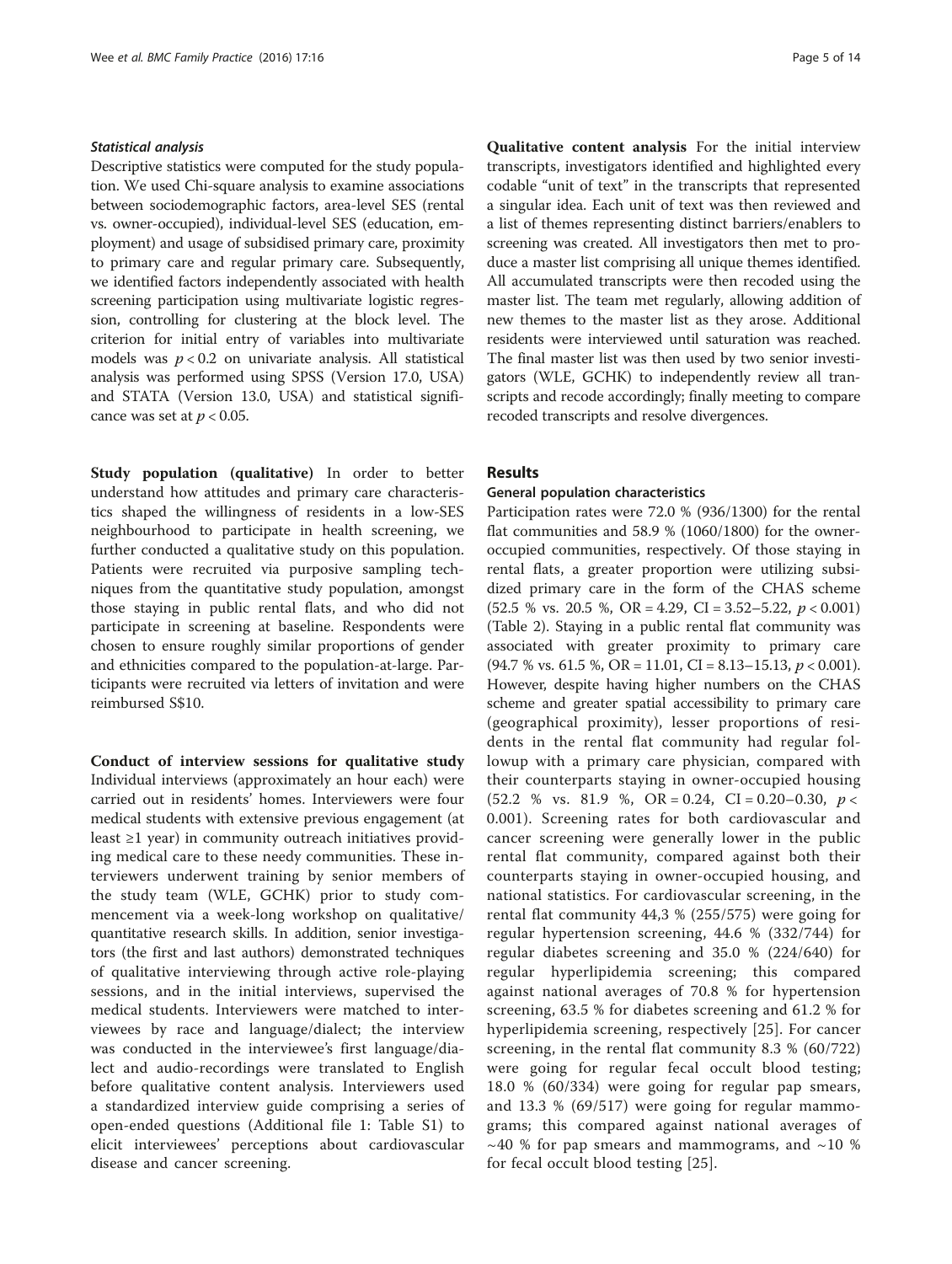|                                          | Owner-occupied blocks (higher-SES),<br>N(% | Rental flat blocks (low-SES),<br>N(% | OR (95 % CI)           | $p$ -value |
|------------------------------------------|--------------------------------------------|--------------------------------------|------------------------|------------|
|                                          | $(N = 1060)$                               | $(N = 936)$                          |                        |            |
| Site                                     |                                            |                                      |                        |            |
| Middle-aged housing estate               | 75.2 (797/1060)                            | 69.3 (649/936)                       | 1.00                   | 0.004      |
| Mature housing estate                    | 24.8 (263/1060)                            | 30.7 (287/936)                       | $1.34(1.10-1.63)$      |            |
| Primary care characteristics             |                                            |                                      |                        |            |
| On subsidized primary care (CHAS scheme) |                                            |                                      |                        |            |
| Not on CHAS scheme                       | 79.5 (843/1060)                            | 47.5 (445/936)                       | 1.00                   | < 0.001    |
| On CHAS scheme                           | 20.5 (217/1060)                            | 52.5 (491/936)                       | 4.29 (3.52-5.22)       |            |
| In proximity to primary care             |                                            |                                      |                        |            |
| Not in proximity to primary care         | 38.5 (408/1060)                            | 5.3 (50/936)                         | 1.00                   | < 0.001    |
| In proximity to primary care             | 61.5 (652/1060)                            | 94.7 (886/936)                       | 11.01 (8.13-15.13)     |            |
| Regular primary care                     |                                            |                                      |                        |            |
| Not on regular primary care followup     | 18.1 (192/1060)                            | 47.8 (447/936)                       | 1.00                   | < 0.001    |
| On regular primary care followup         | 81.9 (868/1060)                            | 52.2 (489/936)                       | $0.24(0.20 - 0.30)$    |            |
| Demographic characteristics              |                                            |                                      |                        |            |
| Age                                      |                                            |                                      |                        |            |
| $< 60$ years                             | 47.3 (501/1060)                            | 49.5 (463/936)                       | 1.00                   | 0.346      |
| $\geq 60$ years                          | 52.7 (559/1060)                            | 50.5 (473/936)                       | $0.92$ $(0.77 - 1.09)$ |            |
| Ethnicity                                |                                            |                                      |                        |            |
| Non-Chinese                              | 23.8 (252/1060)                            | 47.0 (440/936)                       | 1.00                   | < 0.001    |
| Chinese                                  | 76.2 (808/1060)                            | 53.0 (496/936)                       | $0.35(0.29 - 0.43)$    |            |
| Marital status                           |                                            |                                      |                        |            |
| Not married                              | 29.8 (316/1060)                            | 53.0 (496/936)                       | 1.00                   | < 0.001    |
| Married                                  | 70.2 (744/1060)                            | 47.0 (440/936)                       | $0.38(0.31 - 0.45)$    |            |
| Gender                                   |                                            |                                      |                        |            |
| Female                                   | 59.5 (631/1060)                            | 55.9 (523/936)                       | 1.00                   | 0.102      |
| Male                                     | 40.5 (429/1060)                            | 44.1 (413/936)                       | $1.16(0.97 - 1.39)$    |            |
| Socioeconomic characteristics            |                                            |                                      |                        |            |
| Occupation                               |                                            |                                      |                        |            |
| Unemployed                               | 58.7 (622/1060)                            | 62.4 (584/936)                       | 1.00                   | 0.099      |
| Employed                                 | 41.3 (438/1060)                            | 37.6 (352/936)                       | $0.86$ $(0.72 - 1.03)$ |            |
| Financial aid                            |                                            |                                      |                        |            |
| Not on financial aid                     | 93.0 (986/1060)                            | 81.6 (764/936)                       | 1.00                   | < 0.001    |
| On financial aid                         | 7.0 (74/1060)                              | 18.4 (172/936)                       | $3.00(2.25 - 4.00)$    |            |
| Monthly household income                 |                                            |                                      |                        |            |
| $\le$ \$500                              | 13.2 (140/1060)                            | 31.9 (299/936)                       | 1.00                   |            |
| $\ge$ \$500, <\$1000                     | 11.5 (122/1060)                            | 63.7 (596/936)                       | 2.29 (1.73-3.03)       | < 0.001    |
| $\geq$ \$1000                            | 75.3 (798/1060)                            | 4.4 (41/936)                         | $0.02$ $(0.02 - 0.04)$ |            |
| Education                                |                                            |                                      |                        |            |
| Primary and below                        | 37.7 (400/1060)                            | 74.8 (700/936)                       | 1.00                   | < 0.001    |
| Secondary                                | 34.6 (367/1060)                            | 22.9 (214/936)                       | $0.33(0.27 - 0.41)$    |            |
| Tertiary                                 | 27.6 (293/1060)                            | 2.4 (22/936)                         | $0.04$ $(0.03 - 0.07)$ |            |

<span id="page-5-0"></span>Table 2 Characteristics of primary care and sociodemographic factors in 5 integrated public housing estates in Singapore from 2009 to 2014 (N = 1996)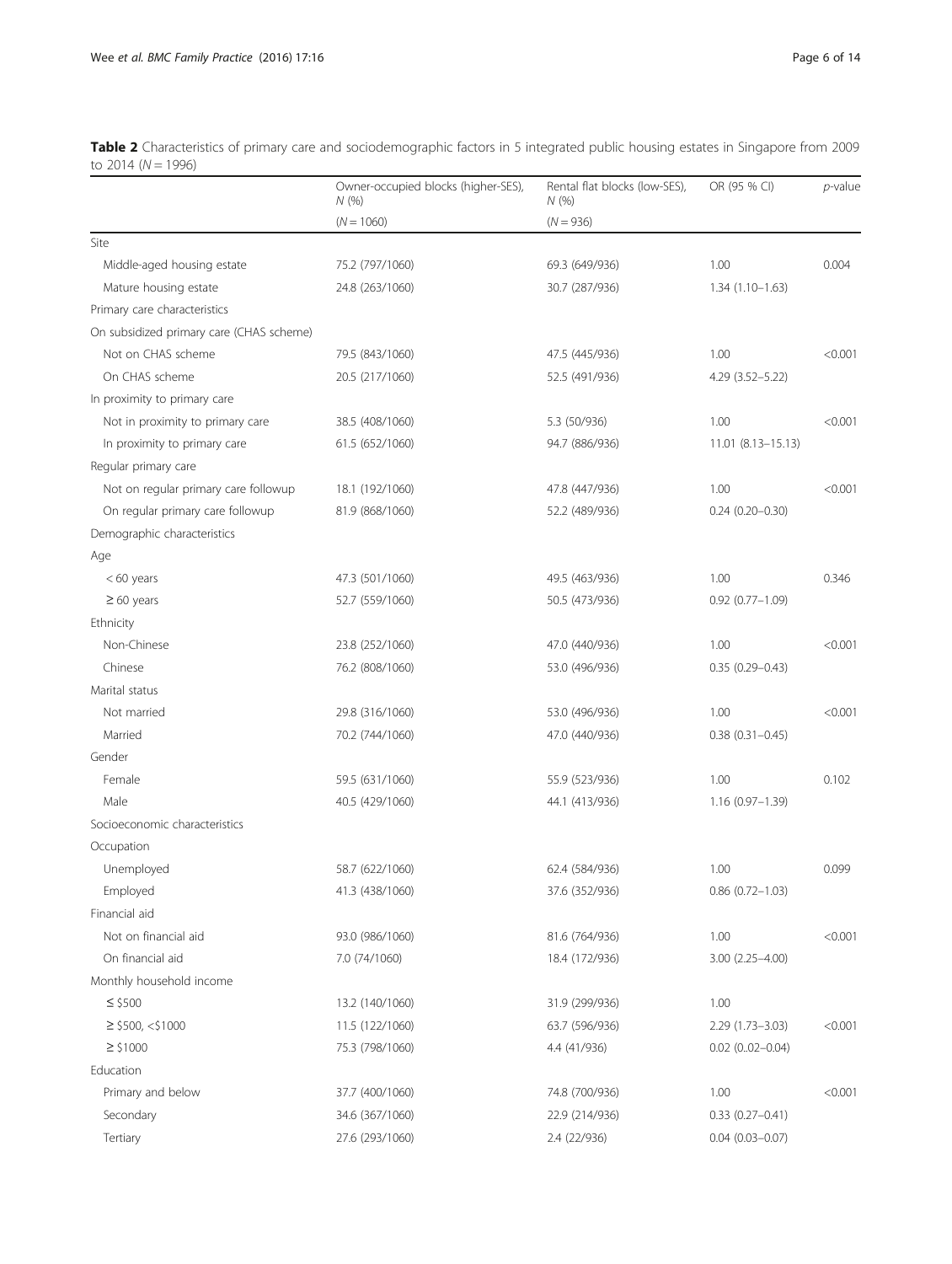| Medical characteristics             |                 |                |                     |         |
|-------------------------------------|-----------------|----------------|---------------------|---------|
| Charlson Comorbidity Index (CCMI)   |                 |                |                     |         |
| $CCMI = 0$                          | 80.3 (851/1060) | 68.1 (637/936) | 1.00                | < 0.001 |
| CCMI > 0                            | 19.7 (209/1060) | 31.9 (299/936) | $1.91(1.56 - 2.35)$ |         |
| Chronic pain (pain $\geq$ 3 months) |                 |                |                     |         |
| No chronic pain                     | 85.7 (908/1060) | 85.8 (803/936) | 1.00                | 0.949   |
| Chronic pain                        | 14.3 (152/1060) | 14.2 (133/936) | $0.99(0.77 - 1.27)$ |         |
| Hypertension                        |                 |                |                     |         |
| No hypertension                     | 60.0 (636/1060) | 61.4 (575/936) | 1.00                | 0.521   |
| Has hypertension                    | 40.0 (424/1060) | 38.6 (361/936) | $0.94(0.79 - 1.13)$ |         |
| <b>Diabetes</b>                     |                 |                |                     |         |
| No diabetes                         | 85.8 (909/1060) | 79.5 (744/936) | 1.00                | < 0.001 |
| Has diabetes                        | 14.2 (151/1060) | 20.5 (192/936) | $1.55(1.23 - 1.96)$ |         |
| Hyperlipidemia                      |                 |                |                     |         |
| No hyperlipidemia                   | 62.8 (666/1060) | 68.5 (641/936) | 1.00                | 0.008   |
| Has hyperlipidemia                  | 37.2 (394/1060) | 31.5 (295/936) | $0.78(0.65 - 0.94)$ |         |
| Overweight                          |                 |                |                     |         |
| Not overweight                      | 56.4 (594/1054) | 54.7 (509/930) | 1.00                | 0.469   |
| Overweight                          | 43.6 (460/1054) | 45.3 (421/930) | $1.07(0.89 - 1.28)$ |         |

Table 2 Characteristics of primary care and sociodemographic factors in 5 integrated public housing estates in Singapore from 2009 to 2014 ( $N = 1996$ ) (Continued)

# Association between usage of subsidized primary care, proximity to primary care, and regular primary care with regular participation in cardiovascular and cancer screening

In the rental flat population, for cardiovascular screening, regular primary care was independently associated with regular diabetes screening (adjusted odds ratio,  $aOR = 1.59$ ,  $CI = 1.12-2.26$ ,  $p = 0.009$  and hyperlipidemia screening (aOR = 1.82, CI = 1.10–3.04,  $p = 0.023$ ). In the owner-occupied flats, regular primary care was independently associated with regular hypertension screening  $(aOR = 9.34 \t(1.82 - 47.85, p = 0.007)$ , while usage of subsidized primary care was associated with regular diabetes screening  $(aOR = 2.94, CI = 1.04-8.31,$  $p = 0.042$ ) (Table [3\)](#page-7-0).

For cancer screening, in the rental flat population, proximity to primary care was associated with less participation in regular colorectal cancer screening through fecal occult blood testing  $(aOR = 0.42, CI = 0.17-0.99, p =$ 0.049); and less participation in regular breast cancer screening through mammography ( $aOR = 0.29$ ,  $CI = 0.10-$ 0.84,  $p = 0.023$ ). Usage of subsidized primary care (being on the CHAS scheme) was only associated with increased participation in regular mammography ( $aOR = 2.33$ ,  $CI =$ 1.23–4.41,  $p = 0.009$ ). In the owner-occupied flat population, proximity to primary care was associated with higher participation in colorectal cancer screening (aOR = 1.48,  $CI = 1.01 = 2.21$ ,  $p = 0.049$ ). For gynecological cancer screening in the owner-occupied flat communities, a consistent pattern emerged. Usage of subsidized primary care and proximity to primary care was associated with higher rates of breast cancer and cervical cancer screening; however, being on regular primary care followup was associated with lower rates of mammography (aOR = 0.10, CI = 0.01–0.75,  $p = 0.025$ ).

## Barriers to cancer and cardiovascular screening on qualitative analysis

There were a total of 20 patient participants. All came from the low-SES public rental flat neighborhoods. The majority were Chinese (85 %). These patients were of lower-SES: two-thirds were unemployed, and all had a household income of ≤ \$1500/month (compared with the average household income of S\$2380) [\[23](#page-12-0)].

### Major content areas

For the screening modalities (hypertension, diabetes, and dyslipidemia), patient comments fell into several content areas: primary care characteristics, knowledge, priorities and attitudes. Representative quotations of the various content areas are presented in Additional file [2:](#page-12-0) Table S2 (cancer screening) and Additional file [3](#page-12-0): Table S3 (cardiovascular screening).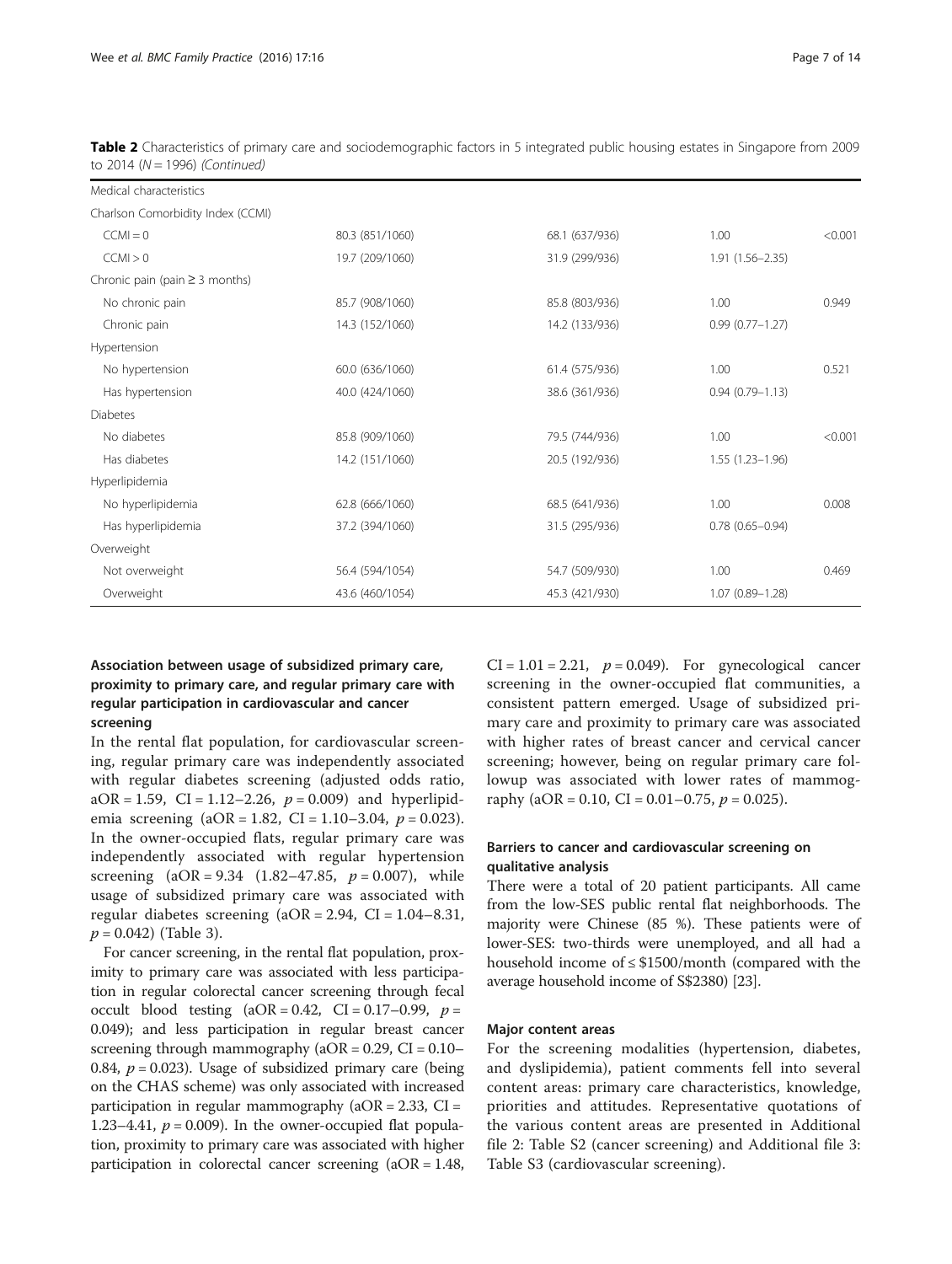| Rental flat (low- SES) population, hypertension screening ( $N = 575$ )   |                                       |                                          |         |                               |            | Non-rental flat (higher-SES) population, hypertension screening ( $N = 614$ )   |                                                                                          |                         |       |                          |            |
|---------------------------------------------------------------------------|---------------------------------------|------------------------------------------|---------|-------------------------------|------------|---------------------------------------------------------------------------------|------------------------------------------------------------------------------------------|-------------------------|-------|--------------------------|------------|
| Hypertension screening                                                    | Going for regular<br>screening, N (%) | OR (95 % CI) $p$ -value aOR <sup>a</sup> |         | (95 % CI)                     |            | p-value Hypertension screening                                                  | Going for regular OR (95 % CI) $p$ -value aOR <sup>a</sup> (95 % CI)<br>screening, N (%) |                         |       |                          | $p$ -value |
| Not on subsidized primary<br>care (CHAS scheme)                           | 45.1 (125/277)                        | 1.00                                     | 0.737   | 1.00                          | 0.949      | Not on subsidized primary<br>care (CHAS scheme)                                 | 57.9 (310/535)                                                                           | 1.00                    | 0.181 | 1.00                     | 0.503      |
| On subsidized primary care<br>(CHAS scheme)                               | 43.6 (130/298)                        | 0.94<br>$(0.68 - 1.31)$                  |         | 0.99<br>$(0.66 - 1.47)$       |            | On subsidized primary care<br>(CHAS scheme)                                     | 49.4 (39/79)                                                                             | 0.71<br>$(0.44 - 1.14)$ |       | 0.76<br>$(0.33 - 1.71)$  |            |
| Not in proximity to primary<br>care                                       | 53.3 (16/30)                          | 1.00                                     | 0.348   | 1.00                          | 0.465      | Not in proximity to primary<br>care                                             | 60.3 (167/277)                                                                           | 1.00                    | 0.121 | 1.00                     | 0.258      |
| In proximity to primary care                                              | 43.9 (239/545)                        | 0.68<br>$(0.33 - 1.43)$                  |         | 0.73<br>$(0.32 - 1.70)$       |            | In proximity to primary care                                                    | 54.0 (182/337)                                                                           | 0.77<br>$(0.56 - 1.07)$ |       | 0.80<br>$(0.55 - 1.18)$  |            |
| Not on regular primary care<br>followup                                   | 39.5 (107/271)                        | 1.00                                     | 0.029   | 1.00                          | 0.172      | Not on regular primary care<br>followup                                         | 40.6 (26/64)                                                                             | 1.00                    | 0.007 | 1.00                     | 0.007      |
| On regular primary care<br>followup                                       | 48.7 (148/304)                        | 1.45<br>$(1.04 - 2.03)$                  |         | 1.29<br>$(0.90 - 1.85)$       |            | On regular primary care<br>followup                                             | 58.7 (323/550)                                                                           | 2.08<br>$(1.23 - 3.52)$ |       | 9.34<br>$(1.82 - 47.85)$ |            |
| Rental flat (low- SES) population, diabetes screening ( $N = 744$ )       |                                       |                                          |         |                               |            | Non-rental flat (higher-SES) population, diabetes screening ( $N = 887$ )       |                                                                                          |                         |       |                          |            |
| Diabetes screening                                                        | Going for regular<br>screening, N (%) | OR (95 % CI) $p$ -value                  |         | aOR <sup>b</sup><br>(95 % CI) | $p$ -value | Diabetes screening                                                              | Going for regular OR (95 % CI) p-value aOR <sup>b</sup> (95 % CI)<br>screening, N (%)    |                         |       |                          | $p$ -value |
| Not on subsidized primary care<br>(CHAS scheme)                           | 49.9 (183/367)                        | 1.00                                     | 0.005   | 1.00                          | 0.080      | Not on subsidized primary<br>care (CHAS scheme)                                 | 57.4 (413/720)                                                                           | 1.00                    | 0.015 | 1.00                     | 0.042      |
| On subsidized primary care<br>(CHAS scheme)                               | 39.5 (149/377)                        | 0.66<br>$(0.49 - 0.88)$                  |         | 0.74<br>$(0.53 - 1.04)$       |            | On subsidized primary care<br>(CHAS scheme)                                     | 67.7 (113/167)                                                                           | 1.56<br>$(1.09 - 2.22)$ |       | 2.94<br>$(1.04 - 8.31)$  |            |
| Not in proximity to primary<br>care                                       | 41.5 (17/41)                          | 1.00                                     | 0.748   | 1.00                          | 0.083      | Not in proximity to primary<br>care                                             | 54.4 (193/355)                                                                           | 1.00                    | 0.015 | 1.00                     | 0.558      |
| In proximity to primary care                                              | 44.8 (315/703)                        | 1.15<br>$(0.61 - 2.17)$                  |         | 1.87<br>$(092 - 3.78)$        |            | In proximity to primary care                                                    | 62.6 (333/532)                                                                           | 1.41<br>$(1.07 - 1.85)$ |       | 1.10<br>$(0.79 - 1.54)$  |            |
| Not on regular primary care<br>followup                                   | 37.6 (130/346)                        | 1.00                                     | < 0.001 | 1.00                          | 0.009      | Not on regular primary care<br>followup                                         | 66.0 (95/144)                                                                            | 1.00                    | 0.079 | 1.00                     | 0.079      |
| On regular primary care<br>followup                                       | 50.8 (202/398)                        | 1.71<br>$(1.28 - 2.30)$                  |         | 1.59<br>$(1.12 - 2.26)$       |            | On regular primary care<br>followup                                             | 58.0 (431/743)                                                                           | 0.71<br>$(0.49 - 1.04)$ |       | 0.37<br>$(0.12 - 1.12)$  |            |
| Rental flat (low- SES) population, hyperlipidemia screening ( $N = 640$ ) |                                       |                                          |         |                               |            | Non-rental flat (higher-SES) population, hyperlipidemia screening ( $N = 643$ ) |                                                                                          |                         |       |                          |            |
| Hyperlipidemia screening                                                  | Going for regular<br>screening, N (%) | OR (95 % CI) $p$ -value aOR              |         | $(95 % CI)^{c}$               |            | p-value Hyperlipidemia screening                                                | Going for regular OR (95 % CI) $p$ -value aOR <sup>c</sup> (95 % CI)<br>screening, N (%) |                         |       |                          | $p$ -value |
| Not on subsidized primary care<br>(CHAS scheme)                           | 37.6 (115/306)                        | 1.00                                     | 0.213   | 1.00                          | 0.931      | Not on subsidized primary<br>care (CHAS scheme)                                 | 46.9 (238/507)                                                                           | 1.00                    | 0.053 | 1.00                     | 0.691      |
| On subsidized primary care<br>(CHAS scheme)                               | 32.6 (109/334)                        | 0.81<br>$(0.59 - 1.11)$                  |         | 0.98<br>$(0.67 - 1.45)$       |            | On subsidized primary care<br>(CHAS scheme)                                     | 56.6 (77/136)                                                                            | 1.48<br>$(1.01 - 2.16)$ |       | 1.22<br>$(0.45 - 3.30)$  |            |
| Not in proximity to primary<br>care                                       | 41.4 (12/29)                          | 1.00                                     | 0.550   | 1.00                          | 0.770      | Not in proximity to primary<br>care                                             | 44.6 (108/242)                                                                           | 1.00                    | 0.088 | 1.00                     | 0.825      |

<span id="page-7-0"></span>Table 3 Association between primary care characteristics and health screening participation in low socioeconomic status and higher socioeconomic status neighborhoods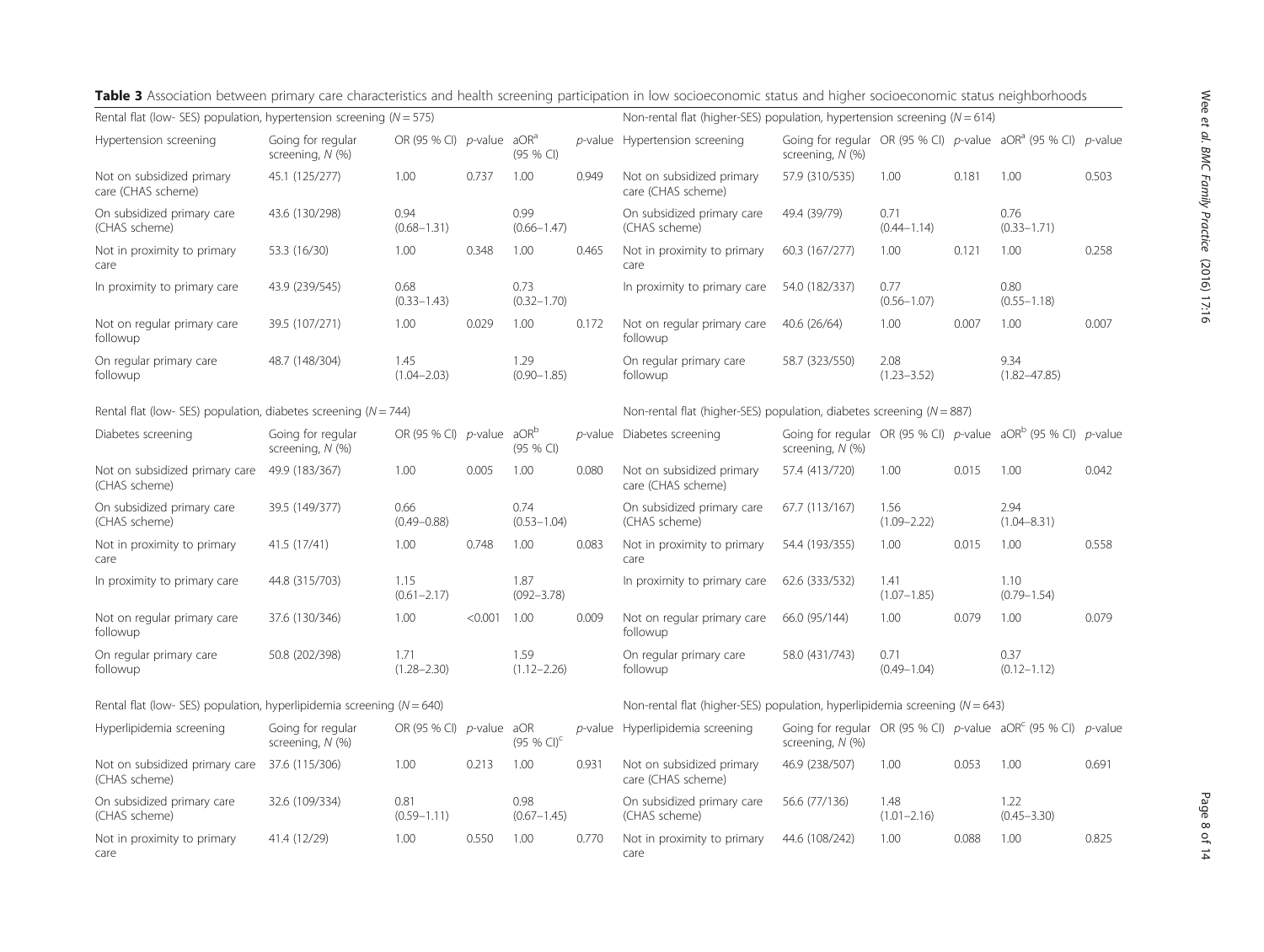| In proximity to primary care                                            | 34.7 (212/611)                        | 0.75<br>$(0.35 - 1.61)$  |         | 0.88<br>$(0.39 - 2.01)$       |       | In proximity to primary care                                                       | 51.6 (207/401)                                                                                  | 1.32<br>$(0.96 - 1.82)$ |         | 1.04<br>$(0.71 - 1.52)$  |                 |  |
|-------------------------------------------------------------------------|---------------------------------------|--------------------------|---------|-------------------------------|-------|------------------------------------------------------------------------------------|-------------------------------------------------------------------------------------------------|-------------------------|---------|--------------------------|-----------------|--|
| Not on regular primary care<br>followup                                 | 28.2 (91/323)                         | 1.00                     | < 0.001 | 1.00                          | 0.023 | Not on regular primary care<br>followup                                            | 56.8 (67/118)                                                                                   | 1.00                    | 0.067   | 1.00                     | 0.569           |  |
| On regular primary care<br>followup                                     | 42.0 (133/317)                        | 1.84<br>$(1.33 - 2.56)$  |         | 1.82<br>$(1.10 - 3.04)$       |       | On regular primary care<br>followup                                                | 47.2 (248/525)                                                                                  | 0.68<br>$(0.46 - 1.02)$ |         | 0.68<br>$(0.19 - 2.53)$  |                 |  |
| Rental population (low- SES), colorectal cancer screening ( $N = 722$ ) |                                       |                          |         |                               |       | Non-rental flat (higher-SES) population, colorectal cancer screening ( $N = 866$ ) |                                                                                                 |                         |         |                          |                 |  |
| FOBTscreening                                                           | Going for regular<br>screening, N (%) | OR (95 % CI) p-value aOR |         | (95 % CI) <sup>d</sup>        |       | p-value FOBT screening                                                             | Going for regular OR (95 % CI) p-value $aOR$ (95 % CI) <sup>d</sup> p-value<br>screening, N (%) |                         |         |                          |                 |  |
| Not on subsidized primary care<br>(CHAS scheme)                         | 8.7 (30/346)                          | 1.00                     | 0.788   | 1.00                          | 0.810 | Not on subsidized primary<br>care (CHAS scheme)                                    | 18.9 (129/682)                                                                                  | 1.00                    | 0.016   | 1.00                     | 0.348           |  |
| On subsidized primary care<br>(CHAS scheme)                             | 8.0 (30/376)                          | 0.91<br>$(0.54 - 1.55)$  |         | 0.93<br>$(0.49 - 1.74)$       |       | On subsidized primary care<br>(CHAS scheme)                                        | 11.4 (21/184)                                                                                   | 0.55<br>$(0.34 - 0.90)$ |         | 0.55<br>$(0.15 - 1.94)$  |                 |  |
| Not in proximity to primary<br>care                                     | 18.2 (8/44)                           | 1.00                     | 0.023   | 1.00                          | 0.049 | Not in proximity to primary<br>care                                                | 15.9 (56/352)                                                                                   | 1.00                    | 0.411   | 1.00                     | 0.049           |  |
| In proximity to primary care                                            | 7.7 (52/678)                          | 0.37<br>$(0.17 - 0.85)$  |         | 0.42<br>$(0.17 - 0.99)$       |       | In proximity to primary care                                                       | 18.3 (94/514)                                                                                   | 1.18<br>$(0.82 - 1.70)$ |         | 1.48<br>$(1.01 - 2.21)$  |                 |  |
| Not on regular primary care<br>followup                                 | 7.1 (24/337)                          | 1.00                     | 0.344   | 1.00                          | 0.450 | Not on regular primary care<br>followup                                            | 11.1 (18/162)                                                                                   | 1.00                    | 0.021   | 1.00                     | 0.847           |  |
| On regular primary care<br>followup                                     | 9.4 (36/385)                          | 1.35<br>$(0.79 - 2.31)$  |         | 1.28<br>$(0.67 - 2.45)$       |       | On regular primary care<br>followup                                                | 18.8 (132/704)                                                                                  | 1.85<br>$(1.09 - 3.12)$ |         | 1.14<br>$(0.29 - 4.54)$  |                 |  |
| Rental population (low- SES), cervical cancer screening ( $N = 334$ )   |                                       |                          |         |                               |       | Non-rental flat (higher-SES) population, cervical cancer screening ( $N = 421$ )   |                                                                                                 |                         |         |                          |                 |  |
| Pap smear screening                                                     | Going for regular<br>screening (N %)  | OR (95 % CI) $p$ -value  |         | aOR <sup>e</sup><br>(95 % CI) |       | $p$ -value Pap smear screening                                                     | Going for regular OR (95 % CI) $p$ -value aOR <sup>e</sup> (95 % CI)<br>screening $(N %)$       |                         |         |                          | <i>p</i> -value |  |
| Not on subsidized primary care<br>(CHAS scheme)                         | 16.3 (24/147)                         | 1.00                     | 0.566   | 1.00                          | 0.372 | Not on subsidized primary<br>care (CHAS scheme)                                    | 26.0 (81/312)                                                                                   | 1.00                    | 0.001   | 1.00                     | 0.047           |  |
| On subsidized primary care<br>(CHAS scheme)                             | 19.3 (36/187)                         | 1.22<br>$(0.69 - 2.16)$  |         | 2.69<br>$(0.68 - 2.78)$       |       | On subsidized primary care<br>(CHAS scheme)                                        | 43.1 (47/109)                                                                                   | 2.16<br>$(1.37 - 3.41)$ |         | 7.93<br>$(1.03 - 62.51)$ |                 |  |
| Not in proximity to primary<br>care                                     | 14.3(2/14)                            | 1.00                     | 1.00    | 1.00                          | 0.795 | Not in proximity to primary<br>care                                                | 14.7 (21/143)                                                                                   | 1.00                    | < 0.001 | 1.00                     | < 0.001         |  |
| In proximity to primary care                                            | 18.1 (58/320)                         | 1.33<br>$(0.29 - 6.10)$  |         | 1.24<br>$(0.25 - 6.29)$       |       | In proximity to primary care                                                       | 38.5 (107/278)                                                                                  | 3.64<br>$(2.16 - 6.13)$ |         | 3.22<br>$(1.72 - 5.84)$  |                 |  |
| Not on regular primary care<br>followup                                 | 14.6 (23/157)                         | 1.00                     | 0.154   | 1.00                          | 0.394 | Not on regular primary care<br>followup                                            | 42.3 (44/84)                                                                                    | 1.00                    | 0.003   | 1.00                     | 0.750           |  |
| On regular primary care<br>followup                                     | 20.9 (37/177)                         | 1.54<br>$(0.87 - 2.73)$  |         | 1.49<br>$(0.86 - 3.77)$       |       | On regular primary care<br>followup                                                | 26.5 (84/317)                                                                                   | 0.49<br>$(0.31 - 0.78)$ |         | 0.65<br>$(0.04 - 9.52)$  |                 |  |

# Table 3 Association between primary care characteristics and health screening participation in low socioeconomic status and higher socioeconomic status neighborhoods (Continued)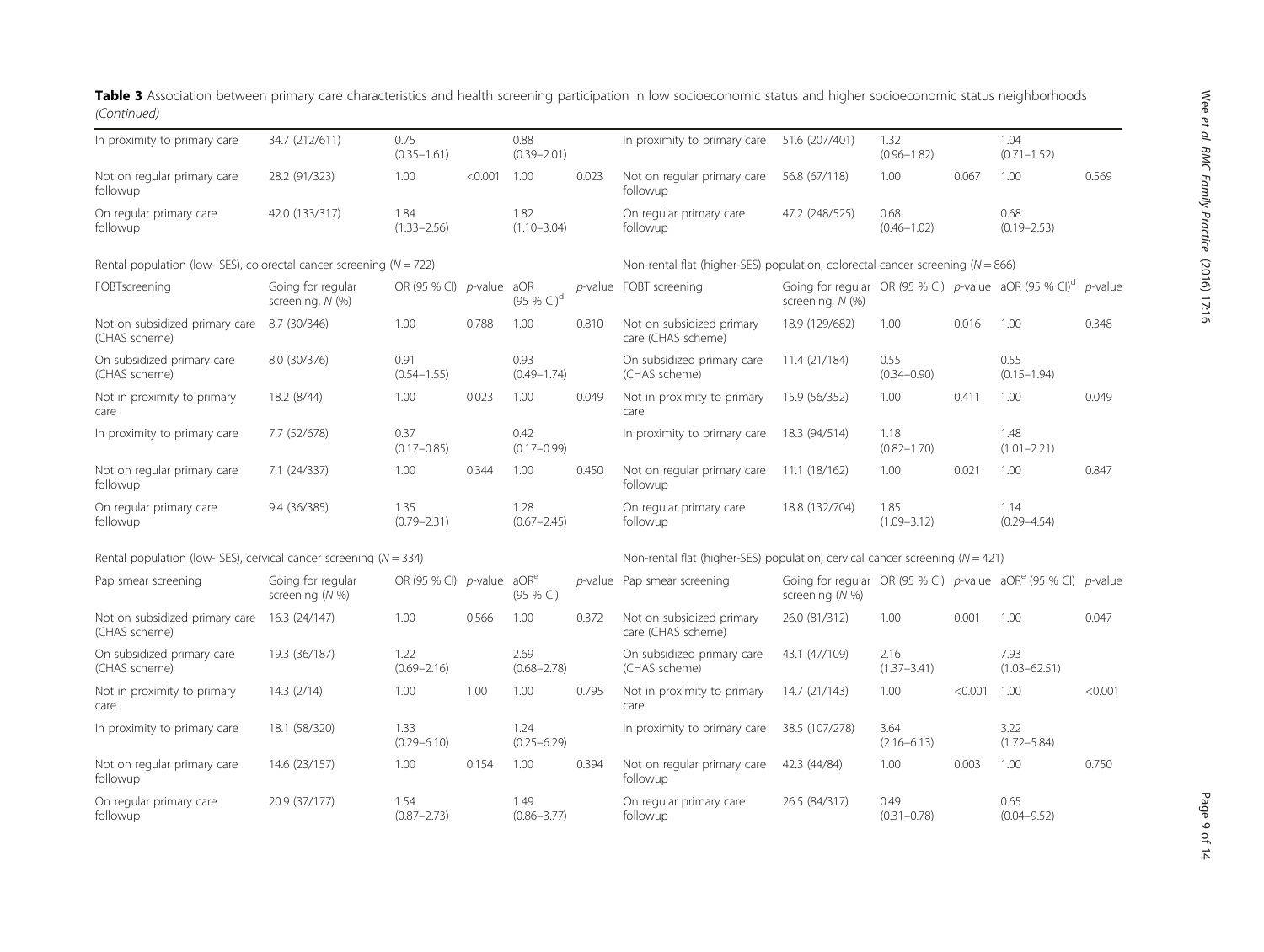Table 3 Association between primary care characteristics and health screening participation in low socioeconomic status and higher socioeconomic status neighborhoods (Continued)

| Rental population (low- SES), breast cancer screening ( $N = 517$ ) |                                      |                                          |       |                         | Non-rental flat (higher-SES) population, breast cancer screening ( $N = 609$ ) |                                                 |                                                                                      |                         |        |                          |       |
|---------------------------------------------------------------------|--------------------------------------|------------------------------------------|-------|-------------------------|--------------------------------------------------------------------------------|-------------------------------------------------|--------------------------------------------------------------------------------------|-------------------------|--------|--------------------------|-------|
| Mammogram screening                                                 | Going for regular<br>screening (N %) | OR (95 % CI) $p$ -value aOR <sup>e</sup> |       | $(95%$ CI)              |                                                                                | p-value Mammogram screening                     | Going for regular OR (95 % CI) p-value $aORe$ (95 % CI) p-value<br>screening $(N\%)$ |                         |        |                          |       |
| Not on subsidized primary care<br>(CHAS scheme)                     | 10.2 (24/236)                        | 1.00                                     | 0.053 | 1.00                    | 0.009                                                                          | Not on subsidized primary<br>care (CHAS scheme) | 9.8 (46/469)                                                                         | 1.00                    | 0.001  | 1.00                     | 0.006 |
| On subsidized primary care<br>(CHAS scheme)                         | 16.0 (45/281)                        | 1.68<br>$(0.99 - 2.86)$                  |       | 2.33<br>$(1.23 - 4.41)$ |                                                                                | On subsidized primary care<br>(CHAS scheme)     | 21.4 (30/140)                                                                        | 2.51<br>$(1.51 - 4.16)$ |        | 6.02<br>$(1.69 - 21.28)$ |       |
| Not in proximity to primary<br>care                                 | 25.0(6/24)                           | 1.00                                     | 0.115 | 1.00                    | 0.023                                                                          | Not in proximity to primary<br>care             | 6.6(16/244)                                                                          | 1.00                    | < 0.00 | 1.00                     | 0.032 |
| In proximity to primary care                                        | 12.8 (63/493)                        | 0.44<br>$(0.17 - 1.15)$                  |       | 0.29<br>$(0.10 - 0.84)$ |                                                                                | In proximity to primary care                    | 16.4 (60/365)                                                                        | 2.80<br>$(1.57 - 4.99)$ |        | 2.22<br>$(1.08 - 4.54)$  |       |
| Not on regular primary care<br>followup                             | 12.1 (31/257)                        | 1.00                                     | 0.439 | 1.00                    | 0.855                                                                          | Not on regular primary care<br>followup         | 19.7 (25/127)                                                                        | 1.00                    | 0.010  | 1.00                     | 0.025 |
| On regular primary care<br>followup                                 | 14.6 (38/260)                        | 1.25<br>$(0.75 - 2.08)$                  |       | 1.08<br>$(0.48 - 2.42)$ |                                                                                | On regular primary care<br>followup             | 10.6 (51/482)                                                                        | 0.48<br>$(0.29 - 0.82)$ |        | 0.10<br>$(0.01 - 0.75)$  |       |

<sup>a</sup>Controlling for maturity of housing estate, ethnicity, marital status, gender, financial aid, education level, and comorbidities, diabetes and hyperlipidemia in multivariate clustered logistic regression model bControlling for maturity of housing estate, age, gender, education level, hypertension and hyperlipidemia in multivariate clustered logistic regression model

c Controlling for age, marital status, employment, household income, financial aid, comorbidities, and hypertension in multivariate clustered logistic regression model

d Controlling for ethnicity, marital status, employment, education level, and comorbidities in multivariate clustered logistic regression model

eControlling for maturity of housing estate, age, ethnicity, marital status, employment, household income, financial aid, education level, and comorbidities in multivariate clustered logistic regression model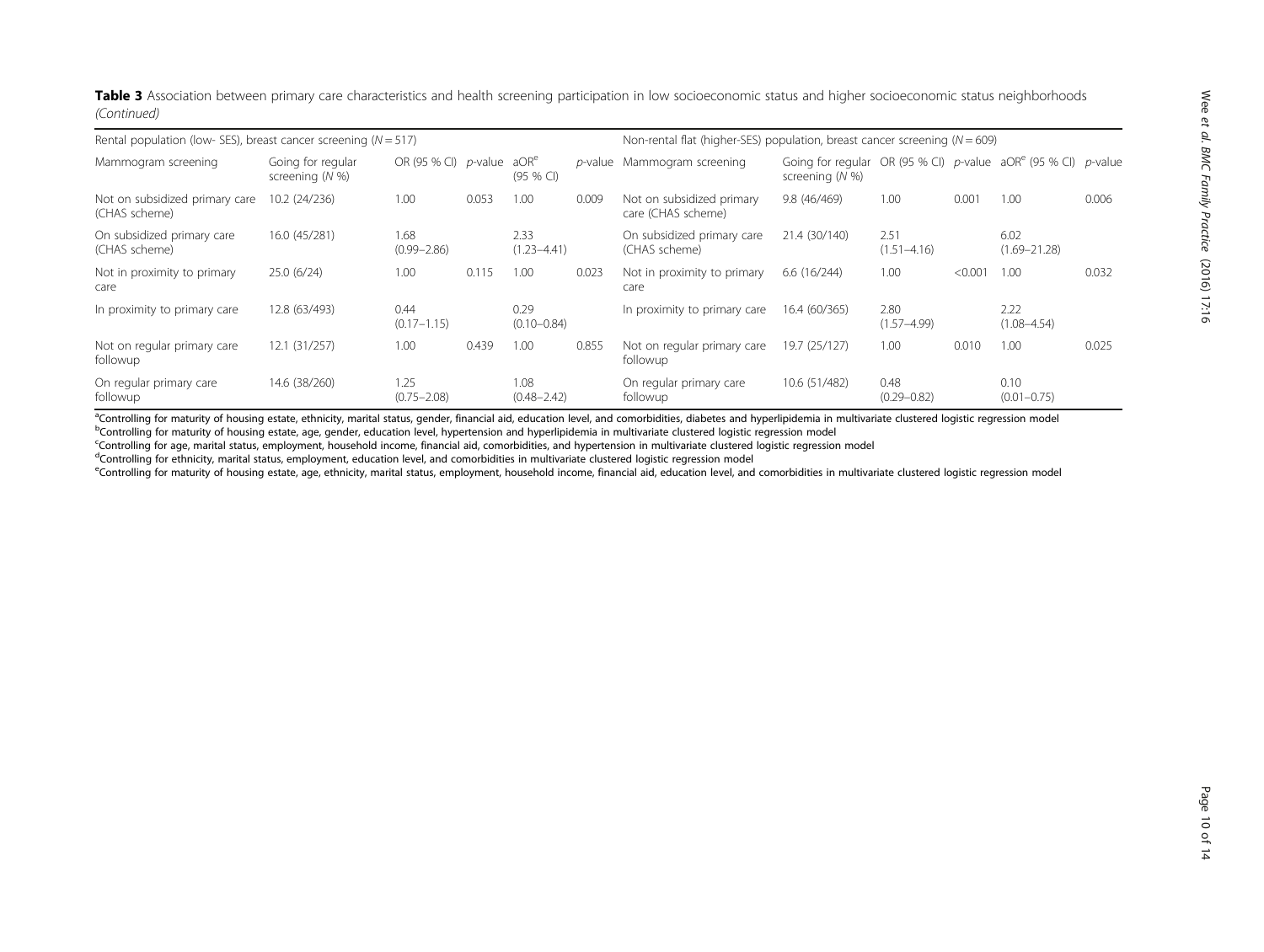## Barriers to screening in primary care

Certain characteristics of primary care emerged consistently as barriers to both cancer and cardiovascular screening. In particular, long waiting times at the public polyclinic, distance to the polyclinic and inconvenient opening hours were commonly cited barriers:

Yes, it is very inconvenient (to go for screening) because I go to the polyclinic which is quite a distance away. And the polyclinic isn't open on weekends and only open for half the day on Friday. So it's difficult for me to take leave from work to go. (Hyperlipidemia screening)

In addition, the doctor-patient relationship and patient interaction was also important in encouraging screening. For both cancer and cardiovascular screening, patients were put off by hurried consultations, or discouraged by a lack of trust between them and the doctor.

Sometimes the doctor talks about high blood pressure and diabetes, but I'm not too sure what he's talking about. Don't know, doctor never explain. He's in a rush, just listen to my heart, says everything is ok. Everything is ok, then I don't want to ask so much also. Don't want to waste the doctor's time. (Hypertension screening)

For cancer screening, embarrassment and discomfort with the screening procedure surfaced as reasons why patients might avoid screening at primary care:

They will stick up a stick into the vagina and scrapeso embarrassing! And awkward. I don't know how to ask for it. It is difficult. Especially with a male doctor, even more difficult. (Pap smear)

## Patient knowledge, priorities and attitudes as barriers to screening

Knowledge, priorities and attitudes also featured as important barriers to cancer and cardiovascular screening. In particular, fear of diagnosis and a fatalistic attitude that nothing could be done even if disease was detected was a key reason why screening was put off or delayed until the last possible moment.

I rarely go to the doctor and I'm very scared too. I haven't seen the doctor since I was young. Once we check and find out we have illnesses, we would worry a lot. Not knowing is better. (Colorectal cancer screening)

In addition, in this low-SES population, pressures of work and other priorities was an additional reason why screening was delayed.

I have a cousin who died of cervical cancer who didn't go for treatment because she was busy working. It's sad but same here, I've to keep my job. I can't afford to take time off for screening. (Cervical cancer screening)

Finally, patients did not buy into the concept of early detection and prevention; they believed that disease only begins with the onset of symptoms. In these cases, while they were definitely keen to see a doctor in the event that they did not feel well or had physical symptoms, they were not keen to consult a doctor when they had no physical symptoms.

If it (blood sugar) was slightly high, I don't really see a need to go see a doctor. Unless there is clear evidence that it is very high and requires medications then I would go. If the illness hasn't appeared I don't have the urge to see the doctor. I know it's good to discover it early but that's not enough to urge me to go. (Diabetes screening)

One will know if one is healthy or unhealthy. If you ache all over, you definitely have to go see the doctor! If not, why need! When I don't feel well, then I will go. (Hyperlipidemia screening)

## **Discussion**

Having regular primary care was independently associated with regular participation in cardiovascular screening for hypertension, diabetes and hyperlipidemia, in both rental flat (low-SES) populations as well as owneroccupied (higher-SES) flat communities. Surprisingly, usage of subsidized primary care was independently associated with regular diabetes screening in the owneroccupied flat population, but not in the rental flat population, after controlling for individual-SES and other sociodemographic factors. This suggests the importance of the doctor-patient relationship in encouraging regular cardiovascular screening, even amongst low-SES populations. Our previous studies showed that only a small minority  $(\sim 10 \%)$  of residents in public rental flat neighborhoods in Singapore preferred to approach Westerntrained physicians for primary care. In particular, social distance between the medical practitioner and the patient, as well as a marked preference for self-reliance for "minor ailments", only consulting in the presence of symptoms or medical emergencies, were highlighted as barriers to consulting Western-trained primary physicians [[16\]](#page-12-0). In terms of social distance, studies have shown that socioeconomic status can influence doctorpatient communication [[26\]](#page-12-0). Patients from lower social classes receive less positive socio-emotional utterances and a more directive and less participatory consulting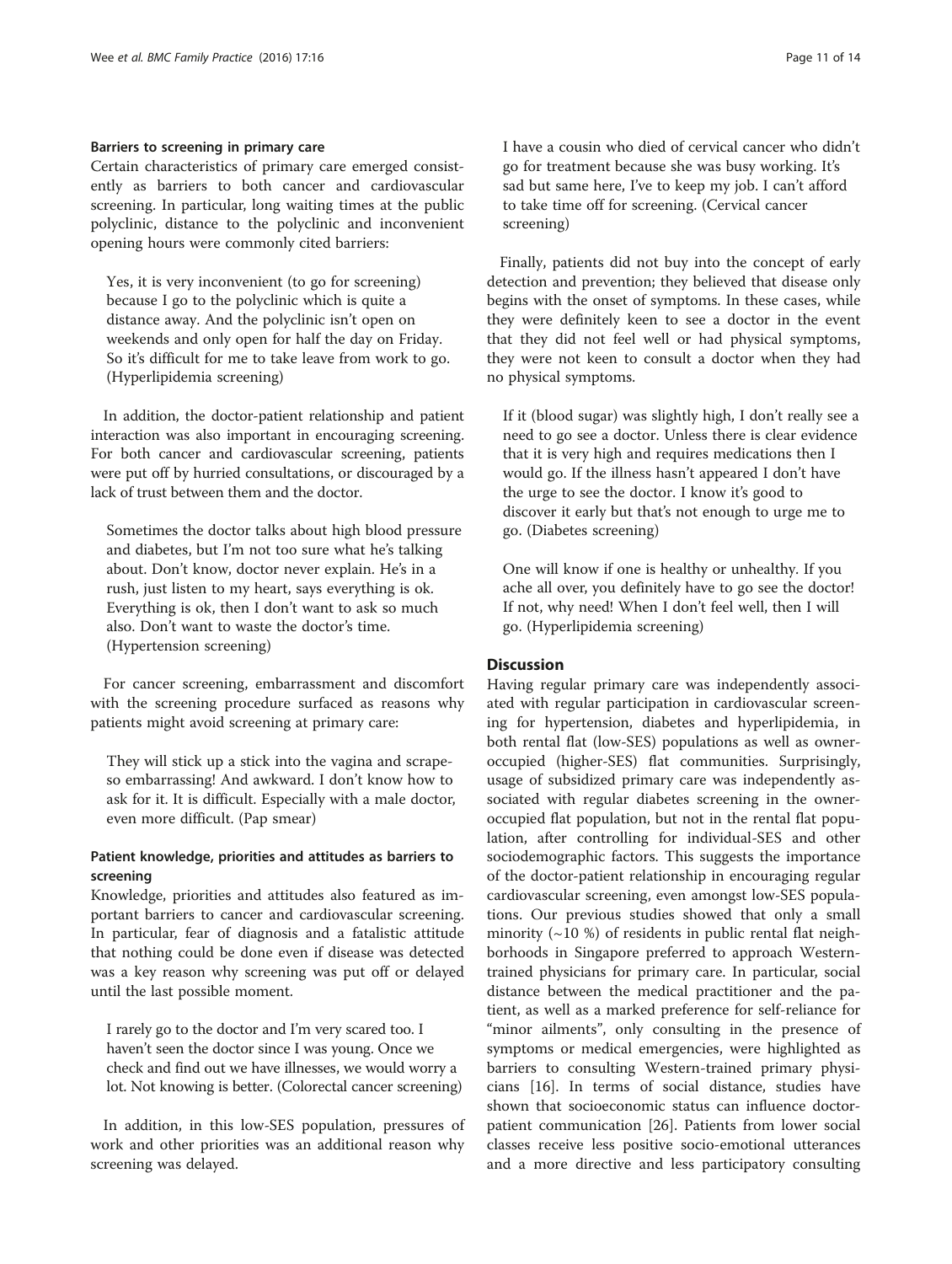style, characterized by less information giving, less directions and less socio-emotional and partnership building utterances from their doctor. Encouraging greater continuity of care by allowing lower-income Singaporeans to receive subsidized primary care via the CHAS program from private GPs (as opposed to public polyclinics, with lesser physician continuity as the doctor rotates) [[27\]](#page--1-0) may thus help to improve continuity of care. This is particularly relevant for cardiovascular screening. Our previous research suggests that providing free screening interventions in low-income communities is insufficient, by itself, to improve screening rates amongst those most in need of intervention [\[18\]](#page-12-0)- this is because patients take into account not just the cost of screening, but also the cost of treatment (if they were to have a positive diagnosis). A better doctor-patient relationship can potentially provide the additional "nudge" to go for screening; these hypotheses are supported by the results of our qualitative study, which demonstrated that patients were discouraged from participating in screening by rushed consultations, or by a lack of trust in the doctor-patient relationship. Healthy patient-doctor relationships were also cited as important factors in other urbanized Asian societies [[28\]](#page--1-0).

Interestingly, a different picture emerged for cancer screening. For the low-income community, proximity to primary care was associated with less participation in regular colorectal cancer screening and breast cancer screening; compared with the owner-occupied community, in which greater proximity was associated with regular mammography. For the owner-occupied population, regular primary care was associated with lower participation in mammography screening. We offer two possible explanations for these findings. Residents of urbanized low-SES areas have a higher tendency for outof-hours and unscheduled use of primary care [\[29](#page--1-0)], compared to their counterparts living in more affluent neighborhoods [\[30](#page--1-0)]. Perhaps for those staying in close proximity to polyclinic, their resistance to seeking medical consultation is higher because staying adjacent to the polyclinic reassures them that they can seek medical consult promptly should symptoms manifest. This in turn translates into lower participation in screening with greater proximity to the public polyclinic. This was supported by the findings of our qualitative study, in which residents in the public rental neighbourhood acknowledged that they would seek medical consult in the event of symptoms or emergencies, but otherwise were keen to minimize their contact with primary care. Studies with other disadvantaged populations also identified postponing of consultation as a coping mechanism [\[31](#page--1-0)]. Alternatively, in our Asian society, embarrassment regarding cancer screening (privacy concerns for gynaecological cancer screening, and revulsion regarding handling of fecal material) could discourage patients from seeking screening because of concerns over "losing face". Thus, in the low-SES area, where patients were less mobile, greater proximity to primary care was associated with less regular cancer screening because they were afraid of "losing face" in the neighbourhood. On the other hand, in the higher-SES area, as members of the higher-SES population already have access to additional resources (e.g. private non-subsidised GPS, company doctors, etc) outside the neighbourhood, their main concern was not so much fear of embarrassment within the neighbourhood, but fear of embarrassment at the doctor's office- they found it difficult and awkward to bring up the conversation about screening, especially with doctors that were seeing them on a regular basis.

The limitations of our study are as follows. Our study was a cross-sectional one; thus we can only conclude correlation, not causation, between primary care characteristics and health screening. In addition, we only covered five public housing estates in Singapore; we were unable to do a nation-wide survey of the public rental flat population due to logistical difficulties, as public rental flat enclaves are scattered across the entire island. However, the sociodemographic charcteristics of our population were broadly similar to national data on the public rental flat population. In our measures of proximity, we only investigated physical distance - we did not account for other factors like journey times. In densely populated urban Singapore, with generally short pointto-point distances, journey time and distances are unlikely to vary by much. Finally, we did not investigate other characteristics of primary care, such as practice ownership in our study.

### Conclusion

Having regular primary care was independently associated with regular participation in cardiovascular screening for hypertension, diabetes and hyperlipidemia, in both rental flat (low-SES) populations as well as owneroccupied (higher-SES) flat communities. This suggests that the doctor-patient relationship is important for encouraging regular cardiovascular screening; in addition, it may indicate that for cardiovascular disease screening does not stand in isolation- the screening conversation needs to bear in mind implications of diagnosis and treatment. Conversely for cancer screening, in the low-SES community, proximity to primary care was associated with less participation in regular colorectal cancer screening and breast cancer screening, while in the higher-SES population, regular primary care was associated with lower participation in mammography screening. In the Asian context, this may be due to embarrassment and awkwardness about cancer screening, with fear of "losing face" before neighbors, relatives and friends predominant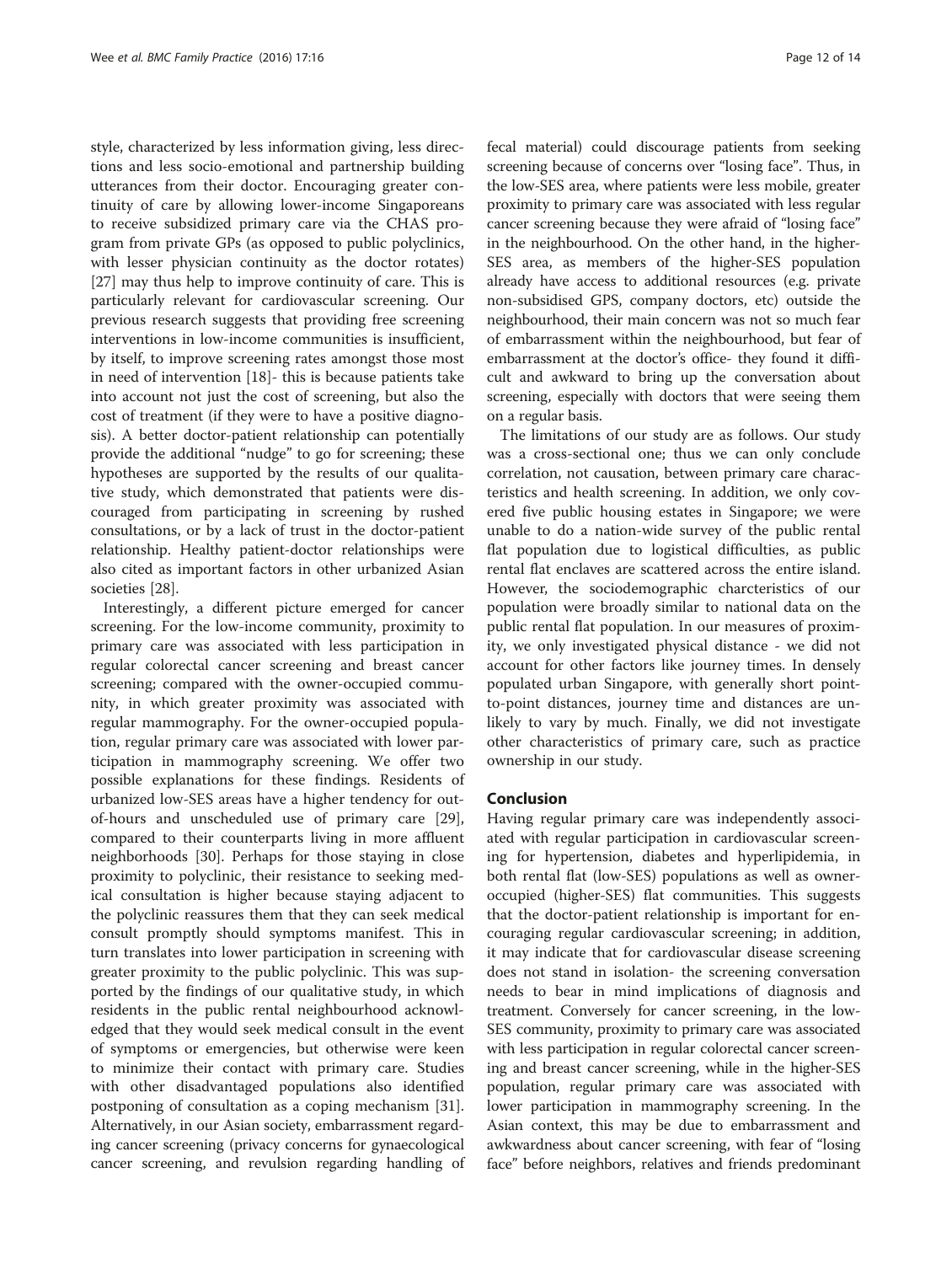<span id="page-12-0"></span>in the low SES community, and fear of embarrassment before their regular doctor predominant in the higher-SES community. These factors should be taken into account when attempting to intervene in disadvantaged populations to address disparities in access to primary care, particularly in rapidly urbanising Asian societies.

## Additional files

[Additional file 1: Table S1.](dx.doi.org/10.1186/s12875-016-0411-5) Qualitative interview quide for residents. (DOCX 14 kb)

[Additional file 2: Table S2.](dx.doi.org/10.1186/s12875-016-0411-5) Representative quotes from patients staying in a public rental flat neighborhood on barriers to cancer screening, organized by frequently mentioned content areas and themes. (DOCX 18 kb)

[Additional file 3: Table S3.](dx.doi.org/10.1186/s12875-016-0411-5) Representative quotes from patients staying in a public rental flat neighborhood on barriers to cardiovascular screening, organized by frequently mentioned content areas and themes. (DOCX 18 kb)

#### Competing interests

The authors declare they have no competing interests.

#### Authors' contributions

WLE participated in study design, data analysis, and drafted the manuscript. CWQ, DS and LZC participated in data collection and analysis. GCHK participated in study design, data analysis, and revised the final manuscript. All authors read and approved the final manuscript.

#### Authors' information

WLE is an Internal Medicine resident at the Singapore General Hospital. CWQ, DS and LZC are medical students at the National University of Singapore involved with the Neighborhood Health Screening, an outreach intervention to low-income public rental flat communities. GCHK is an Associate Professor at the Saw Swee Hock School of Public Health, National University of Singapore.

#### Acknowledgements

We thank the Neighborhood Health Screening Organising Committee; Saw Swee Hock School of Public Health; Yong Loo Lin School of Medicine, National University of Singapore for providing the non-financial resources to organize this program and supporting this study. The Saw Swee Hock School of Public Health and Yong Loo Lin School of Medicine, National University of Singapore, provided funding support for the purchasing of medical consumables. This research was also supported by a Junior Pitch for Funds Grant awarded to WLE by the Division of Medicine, Singapore General Hospital.

#### Author details

<sup>1</sup>Singhealth Internal Medicine, Singapore General Hospital, Singapore, Singapore. <sup>2</sup>Yong Loo Lin School of Medicine, National University of Singapore, National University Health System, Singapore, Singapore. <sup>3</sup>Saw Swee Hock School of Public Health, National University of Singapore, National University Health System, #10-03-G, Tahir Foundation Building, Block MD1, 12 Science Drive 2, Singapore, Singapore.

# Received: 26 September 2015 Accepted: 22 January 2016

#### References

- Levesque J, Harris M, Russell G. Patient-centred access to health care: conceptualising access at theinterface of health systems and populations. Int J Equity Health. 2013;12:12–8.
- 2. Todd A, Copeland A, Husband A, Kasim A, Bambra C. Access all areas? An area-level analysis of accessibility to general practice and community pharmacy services in England by urbanity and social deprivation. BMJ Open. 2015;5(5), e007328.
- 3. Pearce J, Witten K, Hiscock R, Blakely T. Are socially disadvantaged neighbourhoods deprived of health-related community resources? Int J Epidemiology. 2007;36(2):348–55.
- 4. Comber A, Brunsdon C, Radburn R. A spatial analysis of variations in health access: linking geography, socio-economic status and access perceptions. Int J Health Geogr. 2011. doi:[10.1186/1476-072X-10-44](http://dx.doi.org/10.1186/1476-072X-10-44).
- 5. Peipins L, Graham S, Young R, Lewis B, Foster S, Flanagan B, et al. Time and distance barriers to mammography facilities in the Atlanta metropolitan area. J Community Health. 2011;36(4):675–83.
- 6. Vallée J, Chauvin P. Investigating the effects of medical density on healthseeking behaviours using a multiscale approach to residential and activity spaces: results from a prospective cohort study in the Paris metropolitan area, France. Int J Health Geogr. 2012. doi:[10.1186/1476-072X-11-54.](http://dx.doi.org/10.1186/1476-072X-11-54)
- 7. Yu F, Yip B, Kung K, Fung C, Wong C, Lam A, et al. The association of types of training and practice settings with doctors' empathy and patient enablement among patients with chronic illness in Hong Kong. PLoS One. 2015;10(12), e0144492.
- 8. Gupta S, Brenner A, Ratanawongsa N, Inadomi J. Patient trust in physician influences colorectal cancer screening in low-income patients. Am J Prev Med. 2014;47(4):417–23.
- 9. Khoo H, Lim Y, Vrijhoef H. Primary healthcare system and practice characteristics in Singapore. Asia Pac Fam Med. 2014;13(1):8.
- 10. Ministry of Health Singapore. Primary Care Survey 2010-profile of primary care patients. 2010. Ministry of Health, Singapore. Available at: [http://www.](http://www.moh.gov.sg/content/moh_web/home/Publications/information_papers/2011/primary_care_survey2010profileofprimarycarepatients.html) [moh.gov.sg/content/moh\\_web/home/Publications/information\\_papers/](http://www.moh.gov.sg/content/moh_web/home/Publications/information_papers/2011/primary_care_survey2010profileofprimarycarepatients.html) [2011/primary\\_care\\_survey2010profileofprimarycarepatients.html](http://www.moh.gov.sg/content/moh_web/home/Publications/information_papers/2011/primary_care_survey2010profileofprimarycarepatients.html). Accessed date 12 Dec 2015.
- 11. Chow W, Wang V, Low Y, Tse D, Lim J. Factors that influence the choice of seeking treatment at polyclinics. Singapore Med J. 2012;53(2):109–15.
- 12. Wong L, Heng B, Cheah J, Tan C. Using spatial accessibility to identify polyclinic service gaps and volume of under-served population in Singapore using geographic information system. Int J Health Plann Manage. 2012;27(3):e173–85.
- 13. Wun Y, Lam T, Lam K, Goldberg D, Li D, Yip K. How do patients choose their doctors for primary care in a free market? J Eval Clin Pract. 2010;16(6):1215–20.
- 14. Department of Statistics Singapore. Home Ownership Rate of Resident Households. 2015. Department of Statistics, Singapore. Available at: [http://](http://www.singstat.gov.sg/statistics/visualising-data/charts/home-ownership-rate-of-resident-households) [www.singstat.gov.sg/statistics/visualising-data/charts/home-ownership-rate-of](http://www.singstat.gov.sg/statistics/visualising-data/charts/home-ownership-rate-of-resident-households)[resident-households.](http://www.singstat.gov.sg/statistics/visualising-data/charts/home-ownership-rate-of-resident-households) Accessed 22 June 2015.
- 15. Housing & Development Board Singapore. Public housing in Singapore: residents' profile, housing satisfaction and preferences, HDB Sample Household Survey 2013. 2013.
- 16. Wee L, Lim L, Shen T, Lee E, Chia Y, Tan A, et al. Choice of primary health care source in an urbanized low-income community in Singapore: a mixedmethods study. Fam Pract. 2014;31(1):81–91.
- 17. Wee L, Koh G, Chin R, Yeo W, Seow B, Chua D. Socioeconomic factors affecting colorectal, breast and cervical cancer screening in an Asian urban low-income setting at baseline and post-intervention. Prev Med. 2012;55(1):61–7.
- 18. Wee L, Koh G, Yeo W, Chin R, Wong J, Seow B. Screening for cardiovascular disease risk factors in an urban low-income setting at baseline and post intervention: a prospective intervention study. Eur J Prev Cardiol. 2013;20(1):176–88.
- 19. Wee L, Yeo W, Yang G, Hannan N, Lim K, Chua C, et al. Individual and area level socioeconomic status and its association with cognitive function and cognitive impairment (Low MMSE) among community-dwelling elderly in Singapore. Dement Geriatr Cogn Dis Extra. 2012;2(1):529–42.
- 20. Ministry of Health Singapore. CHAS clinic locator. 2015.
- 21. ESRI. ArcGIS. 2015. ESRI, Singapore. Available at: [https://www.arcgis.com/](https://www.arcgis.com/home/) [home/](https://www.arcgis.com/home/) Accessed 12 August 2015.
- 22. Ministry of Health Singapore. What is the Community Health Assist Scheme (CHAS)? 2015.
- 23. Department of Statistics, Singapore. Key Household Income Trends 2014. 2015. Department of Statistics, Singapore. Available at [http://www.singstat.](http://www.singstat.gov.sg/docs/default-source/default-document-library/publications/publications_and_papers/household_income_and_expenditure/pp-s21.pdf) [gov.sg/docs/default-source/default-document-library/publications/](http://www.singstat.gov.sg/docs/default-source/default-document-library/publications/publications_and_papers/household_income_and_expenditure/pp-s21.pdf) [publications\\_and\\_papers/household\\_income\\_and\\_expenditure/pp-s21.pdf](http://www.singstat.gov.sg/docs/default-source/default-document-library/publications/publications_and_papers/household_income_and_expenditure/pp-s21.pdf). Accessed 27 Feb 2015.
- 24. Ministry of Health Singapore. Health screening: clinical practice guidelines. Singapore: Ministry of Health Singapore; 2003.
- 25. Ministry of Health Singapore. National health survey 2010. 2010.
- 26. Willems S, De Maesschalck S, Deveugele M, Derese A, De Maeseneer J. Socio-economic status of the patient and doctor-patient communication: does it make a difference? Patient Educ Couns. 2005;56(2):139–46.